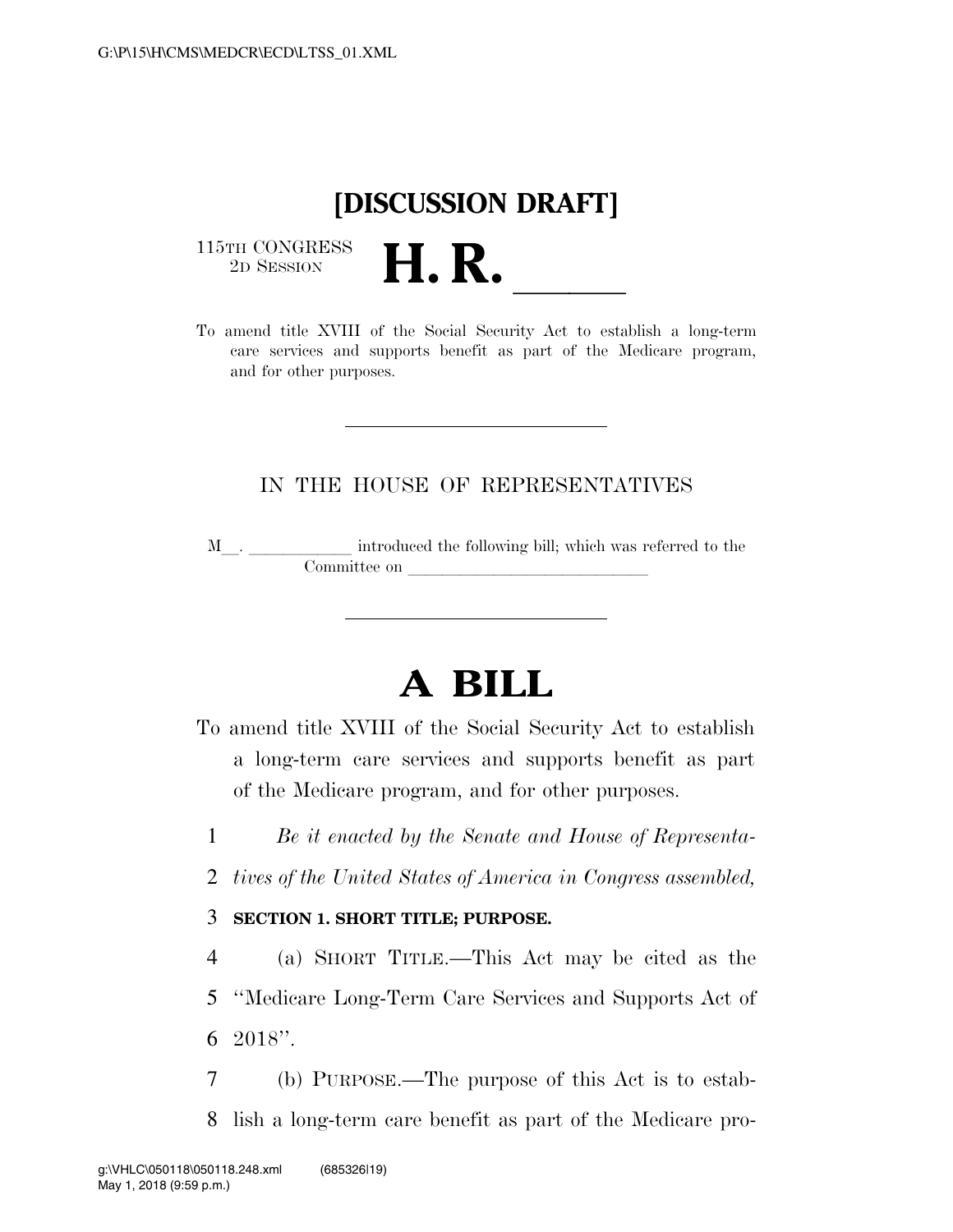gram for the elderly and individuals with disabilities in order to— (1) assist individuals with functional limitations to maintain their personal and financial independ-

ence;

 (2) protect individuals and families from high out-of-pocket costs;

 (3) alleviate burdens on family caregivers; and (4) address the unmet health care needs of and provide financial security for those with significant 11 long-term care expenditures.

 **SEC. 2. ESTABLISHMENT OF LONG-TERM CARE SERVICES AND SUPPORTS PROGRAM AS PART OF MEDI-**

#### **CARE.**

 (a) IN GENERAL.—Title XVIII of the Social Security Act is amended—

 (1) by redesignating part E as part F; and (2) by inserting after part D the following new

part:

''PART E—LONG-TERM CARE SERVICES AND SUPPORTS

- PROGRAM
- ''ELIGIBILITY; ENROLLMENT; COVERAGE
- ''SEC. 1860E–1. (a) ELIGIBILITY; ENROLLMENT;

COVERAGE.—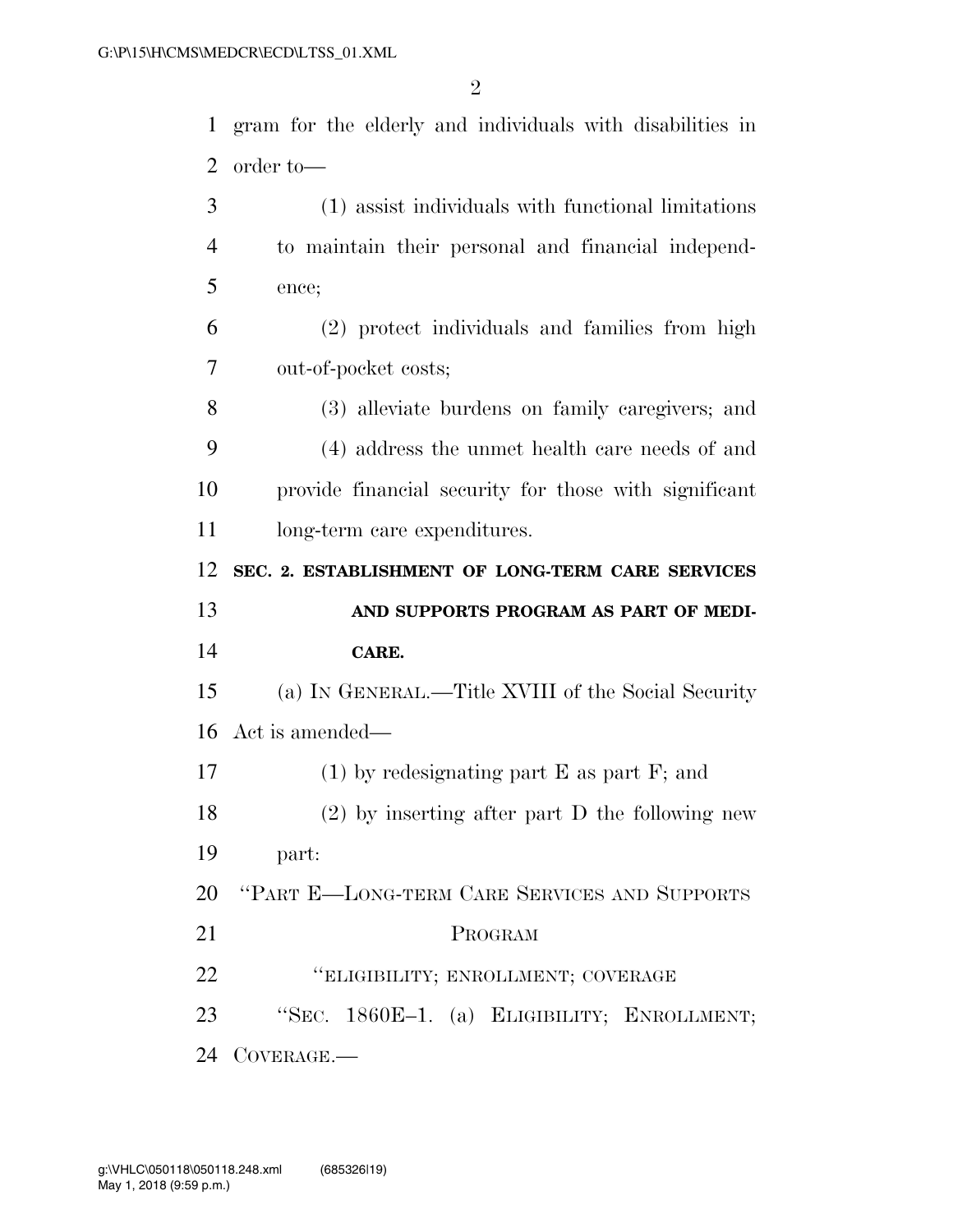1 "(1) INDIVIDUALS DEEMED ENROLLED AND COVERED.—Each individual who is entitled to bene- fits (or enrolled) under part A and covered under such part for a month beginning with January 2023 is deemed to be enrolled in and covered under the program under this part for such month. ''(2) TREATMENT OF OTHER INDIVIDUALS.— 8 "(A) OTHER ELIGIBILITY.—Each indi- vidual not described in paragraph (1) who meets the requirements described in subpara-11 graphs (A), (B), and (C) of section  $223(a)(1)$  and who is a individual described in section 7702B(c)(2) of the Internal Revenue Code of 1986 is eligible to enroll under this part. 15 "(B) CONTINUOUS OPEN ENROLLMENT.— At any time on or after November 1, 2022, an individual described in subparagraph (A) may enroll under this part in such form and manner as the Secretary shall prescribe by regulations. 20 "'(C) COVERAGE.—In the case of an indi- vidual who enrolls under subparagraph (B), the coverage of such individual under this part shall be effective beginning with the second month following the month in which the individual so enrolls.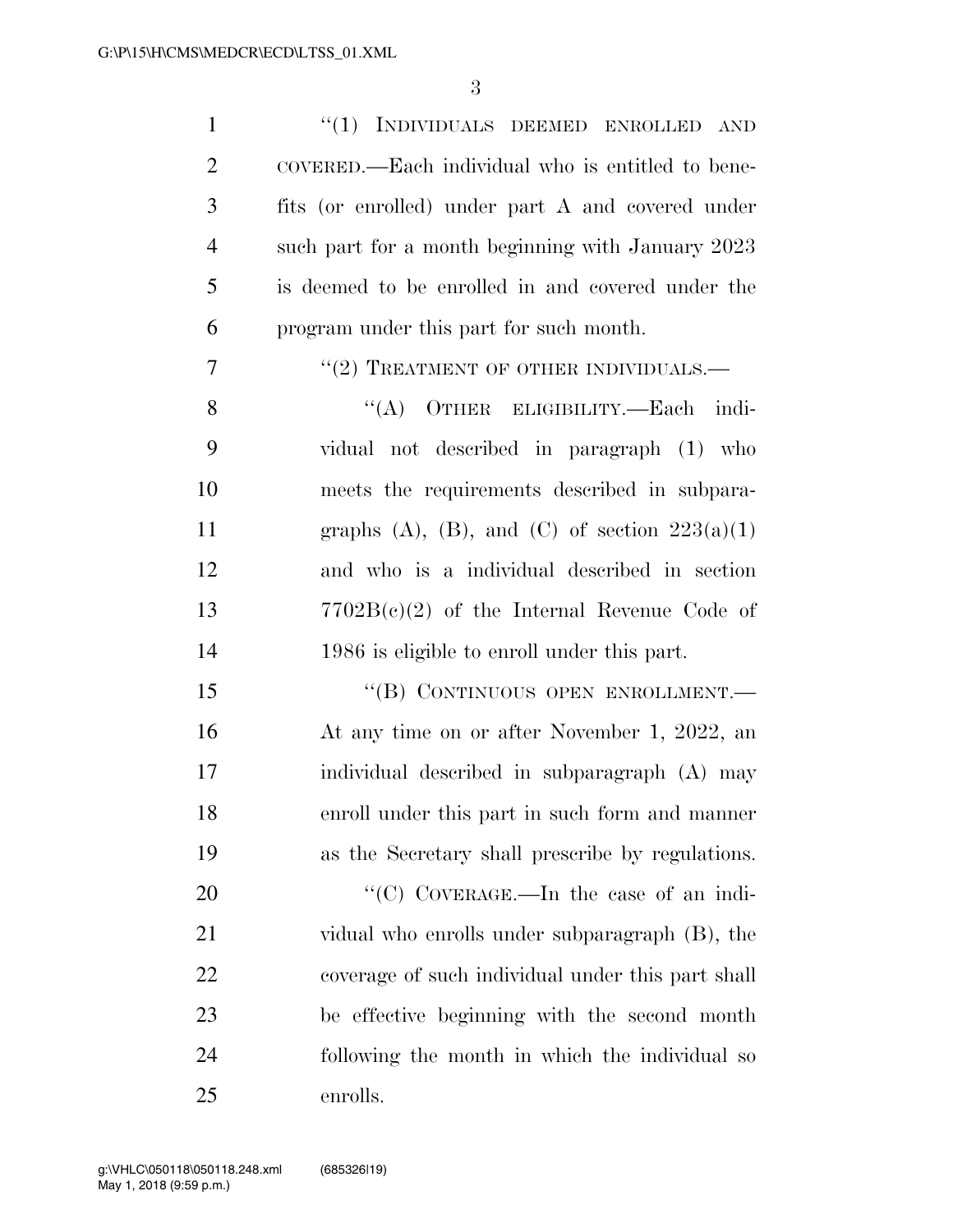''(b) ENTITLEMENT TO BENEFITS FOR QUALIFIED INDIVIDUALS.—Subject to the succeeding provisions of this part, each individual enrolled under this part who is determined to be a qualified individual under the proce- dures established by the Secretary under subsection (d) is entitled to benefits under section 1860E–2. No benefits shall be available under this part for months before Janu-ary 2023.

 ''(c) QUALIFIED INDIVIDUAL DEFINED.—In this part, the term 'qualified individual' means an individual described in section 7702B(c)(2) of the Internal Revenue Code of 1986), such as an individual with substantially reduced functional capacity with respect to communica- tion, social interaction, learning, mobility, self-care, or self-management, who is so described in such section.

16 "(d) DETERMINATION PROCESS.—

17 "(1) IN GENERAL.—Not later than July 1, 2022, the Secretary shall establish procedures under which an individual may apply for a determination under this part of whether the individual is a quali- fied individual and, in the case of such an individual, for determining the level of functional limitations for purposes of determining the appropriate level of ben- efits under this part. Such procedures shall include an appeals process and a redetermination process.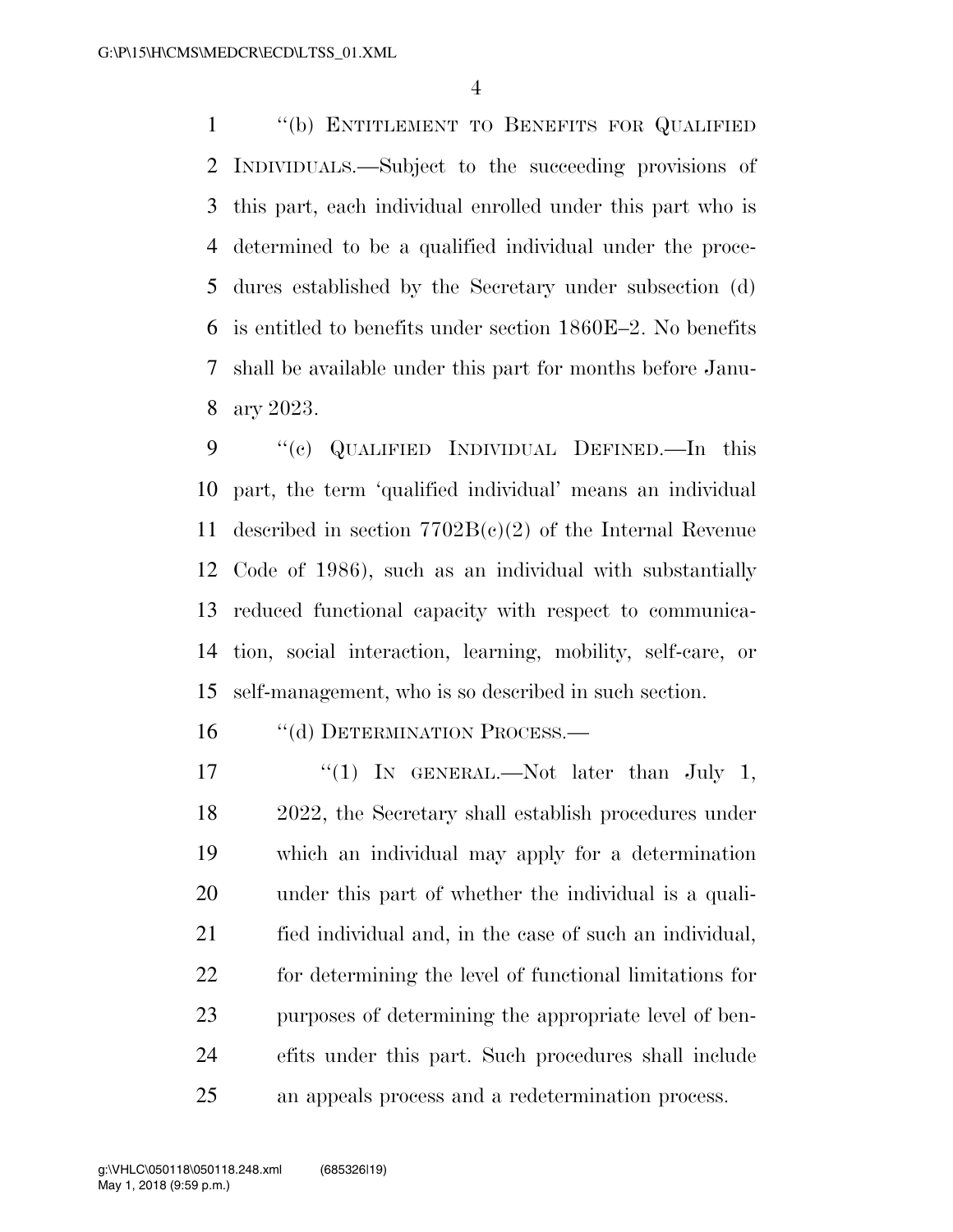| $\mathbf{1}$   | "(2) EFFECTIVE PERIOD OF DETERMINA-                |
|----------------|----------------------------------------------------|
| $\overline{2}$ | TIONS.                                             |
| 3              | "(A) IN GENERAL.—A determination de-               |
| $\overline{4}$ | scribed in paragraph (1) that an individual is a   |
| 5              | qualified individual shall last—                   |
| 6              | "(i) in the case of such a determina-              |
| 7              | tion that is the first such determination          |
| 8              | under this part that an individual is a            |
| 9              | qualified individual, for a period of 2 years;     |
| 10             | and                                                |
| 11             | "(ii) in the case of such a determina-             |
| 12             | tion that is not a determination described         |
| 13             | in clause (i), for a period of 1 year.             |
| 14             | "(B) SPECIAL RULE.—Under rules speci-              |
| 15             | fied by the Secretary, the Secretary may extend    |
| 16             | the period specified in subparagraph $(A)(ii)$ for |
| 17             | such period (including an indefinite period) as    |
| 18             | the Secretary specifies, for an individual who,    |
| 19             | because of the nature of the individual's func-    |
| 20             | tional limitations, is unlikely to have an im-     |
| 21             | provement in such functional limitations.          |
| 22             | "BENEFITS                                          |
| 23             | "SEC. 1860E-2. (a) LTSS BENEFIT FOR QUALIFIED      |
| 24             | INDIVIDUALS SUBJECT TO WAITING PERIOD OR ALTER-    |
| 25             | NATIVE BENEFIT DEDUCTIBLE].-                       |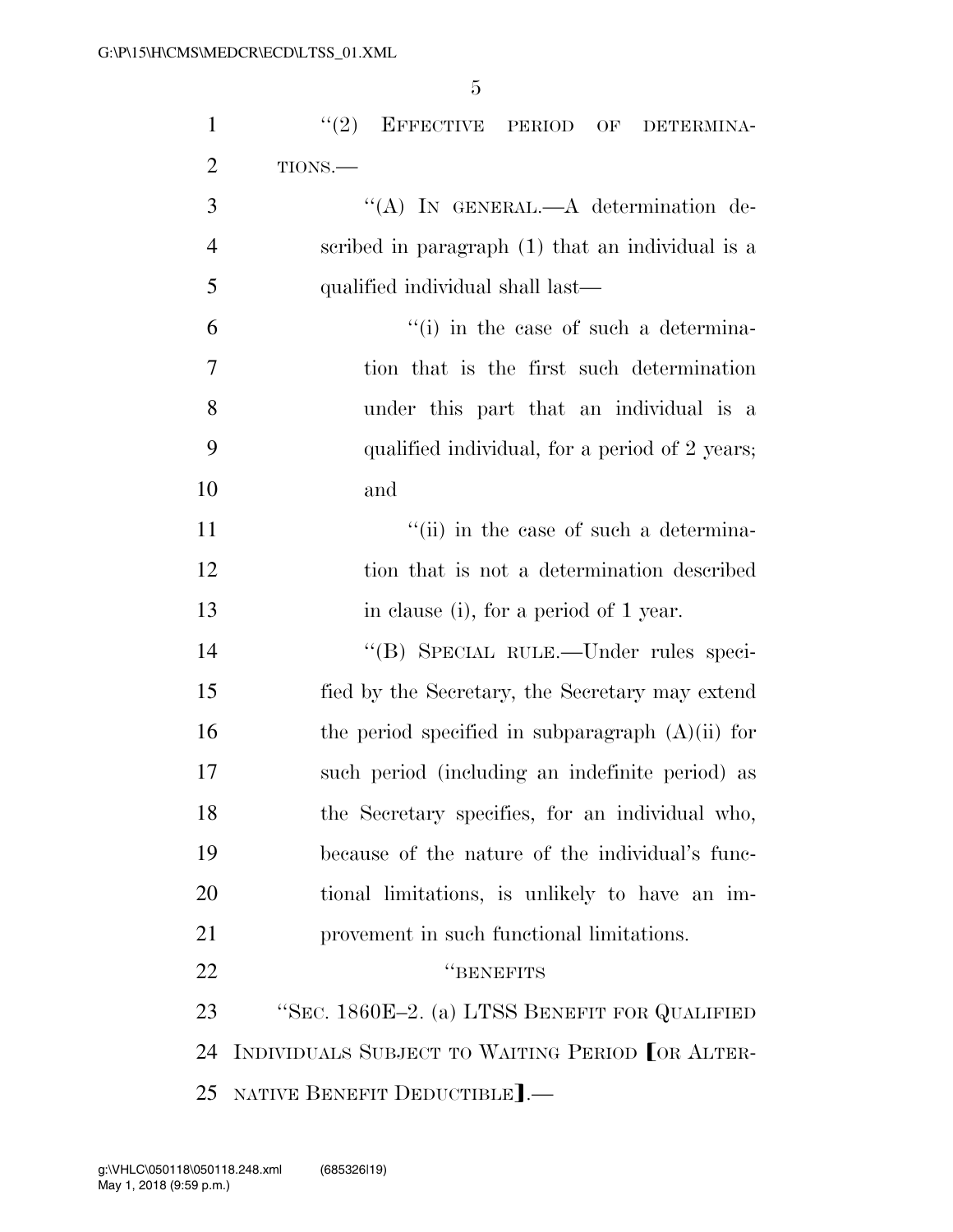| $\mathbf{1}$   | " $(1)$ IN GENERAL.—For each day after the                       |
|----------------|------------------------------------------------------------------|
| $\overline{2}$ | waiting period (as specified in subsection $(b)(1)$ )            |
| 3              | that an individual is entitled to benefits under this            |
| $\overline{4}$ | part $\Gamma$ (or, in the case of an eligible individual (as de- |
| 5              | fined in subsection $(b)(2)(C)$ who elects to apply the          |
| 6              | alternative benefit deductible specified in subsection           |
| 7              | $(b)(2)$ in lieu of such waiting period, for each day            |
| 8              | after an individual is determined to be a qualified in-          |
| 9              | dividual under procedures established by the Sec-                |
| 10             | retary under section $1860E-1(d)$ and pays to the                |
| 11             | Secretary such deductible, while such individual is              |
| 12             | enrolled under such part), there shall be paid a                 |
| 13             | cash benefit that, subject to adjustment under para-             |
| 14             | $graph (2)$ , satisfies the following requirements:              |
| 15             | "(A) MINIMUM REQUIRED AMOUNT.—The                                |
| 16             | benefit amount provides the individual with not                  |
| 17             | less than an amount equal to the average hour-                   |
| 18             | ly cost of a home health aide for five hours a                   |
| 19             | day.                                                             |
| 20             | "(B) AMOUNT SCALED TO FUNCTIONAL                                 |
| 21             | ABILITY.—The benefit amount is varied based                      |
| 22             | on a scale of functional ability, with not less                  |
| 23             | than 2, and not more than 4, benefit level                       |
| 24             | amounts.                                                         |

25 "(2) ADJUSTMENTS.—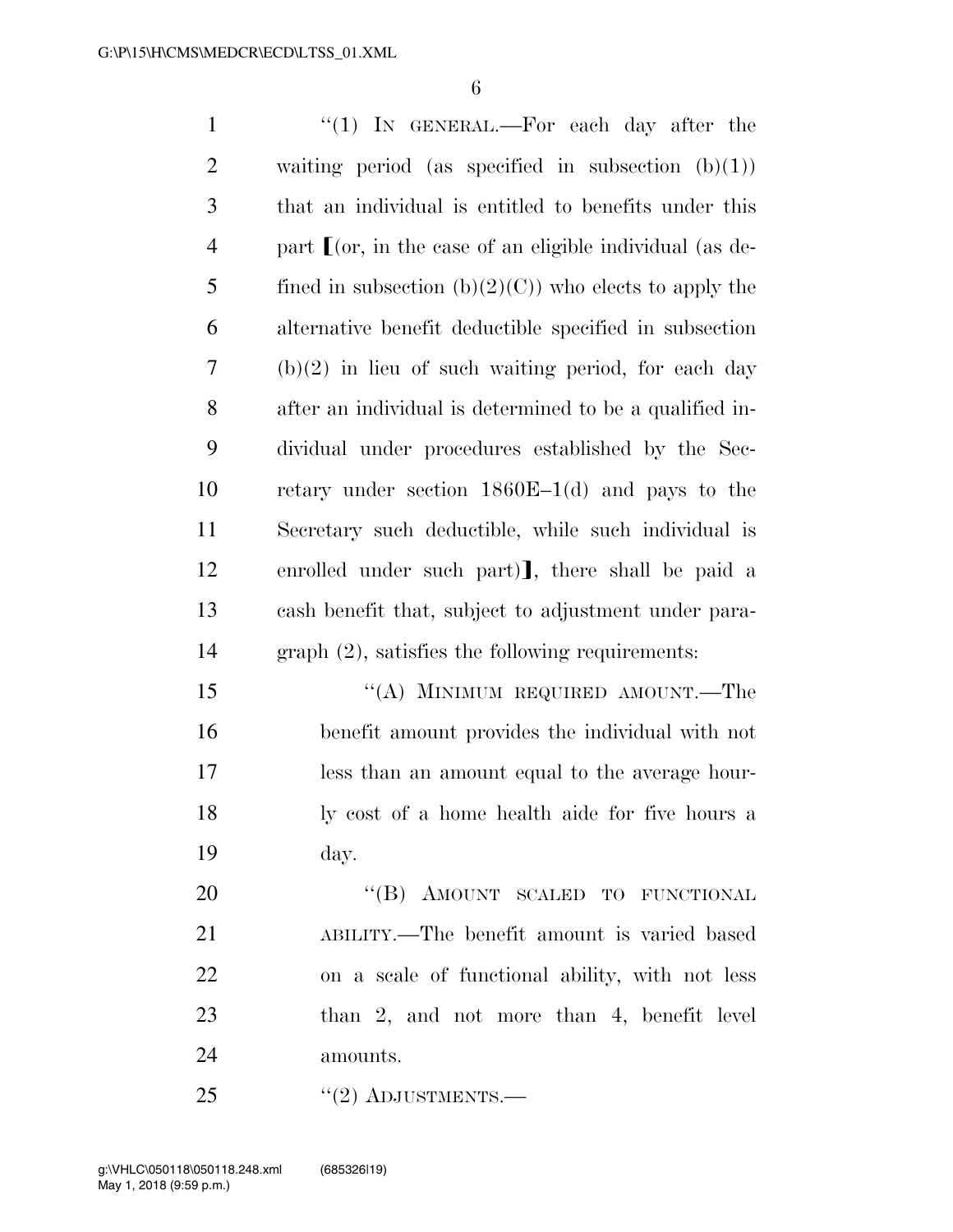1 "(A) FOR GEOGRAPHIC VARIATION.—The benefit amount described in paragraph (1) shall be adjusted for geographic variation consistent with the area wage adjustment applied under 5 section  $1895(b)(4)(A)(ii)$ . ''(B) FOR INFLATION.—The benefit amount described in paragraph (1) shall be ad- justed, for months beginning with January 2023, for inflation consistent with the applica- ble increase percentage describe in section  $1895(b)(3)(B)$ . 12 "(b) DEDUCTIBLE.— 13 "(1) APPLICATION OF WAITING PERIOD AS DE- DUCTIBLE.—In this part, the term 'waiting period' means, with respect to an individual, a continuous period of 2 years—  $\langle (A)$  beginning on the first day of the first month beginning after the date that the indi- vidual is determined to be a qualified individual under procedures established by the Secretary 21 under section 1860E–1(d) and is enrolled under 22 this part; and 23 ''(B) during which the individual is so en-24 rolled.

25 **F**"(2) ALTERNATIVE BENEFIT DEDUCTIBLE.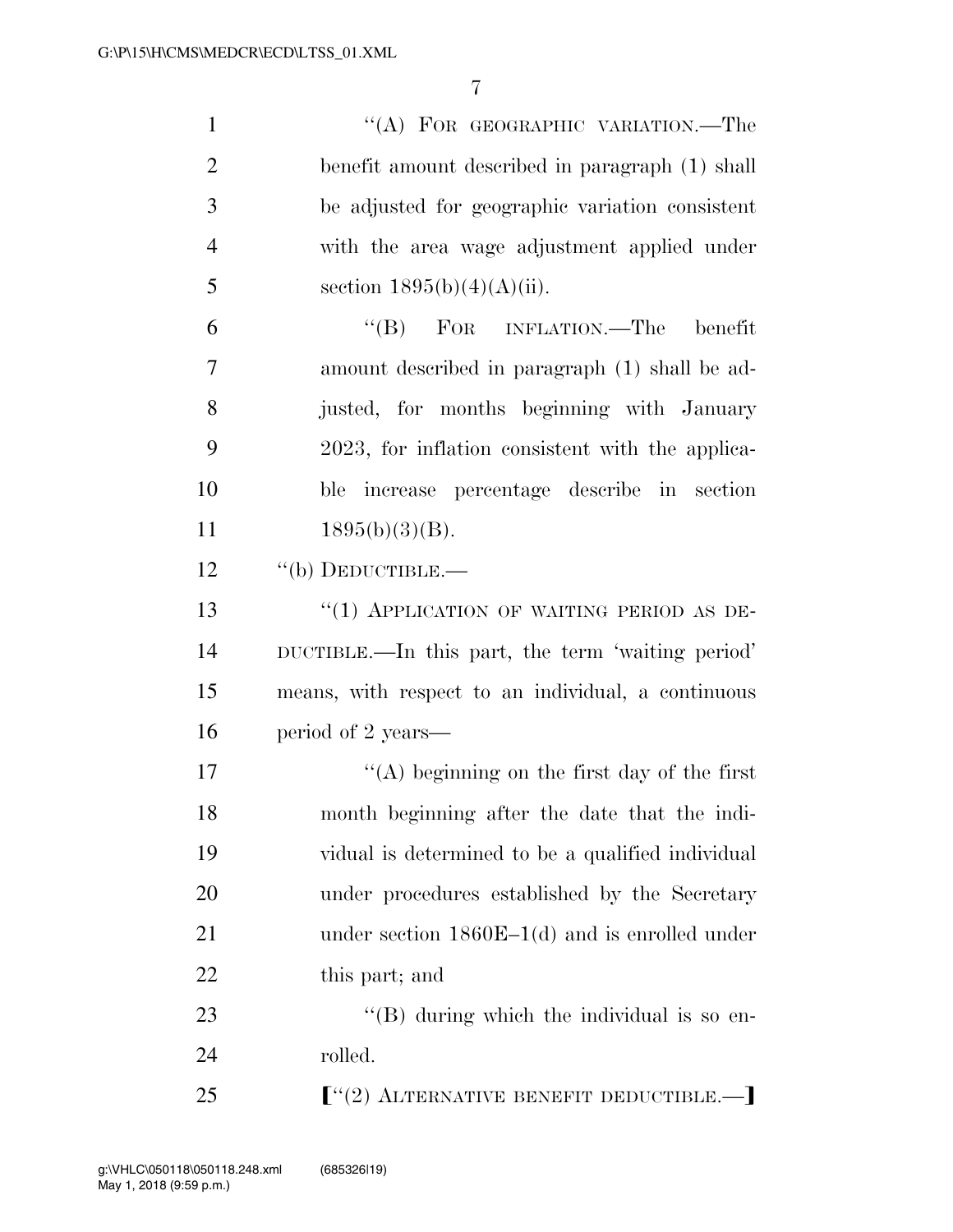| $\mathbf{1}$   | $\lfloor$ "(A) In GENERAL.—In this part, the                                                                                                                                   |
|----------------|--------------------------------------------------------------------------------------------------------------------------------------------------------------------------------|
| $\overline{2}$ | term 'alternative benefit deductible' means, with                                                                                                                              |
| 3              | respect to an eligible individual, a fee paid to                                                                                                                               |
| $\overline{4}$ | the Secretary by such individual in an amount                                                                                                                                  |
| 5              | specified under subparagraph $(B)$ .                                                                                                                                           |
| 6              | $\lbrack\!\lbrack\!\lbrack\!\lbrack\!\lbrack\!\rbrack\!\rbrack$ FEE AMOUNT.— $\lbrack\!\lbrack\!\lbrack\!\lbrack\!\lbrack\!\lbrack\!\lbrack\!\rbrack\!\rbrack$ ponsors propose |
| 7              | to scale to household income level based on such                                                                                                                               |
| 8              | amounts as defined by IRC $36(b)$ with 12 per-                                                                                                                                 |
| 9              | cent of household income applicable to such in-                                                                                                                                |
| 10             | comes over 400 percent of the federal poverty                                                                                                                                  |
| 11             | $level$ ]]                                                                                                                                                                     |
| 12             | $[$ "(C) ELIGIBLE INDIVIDUAL DEFINED.—                                                                                                                                         |
| 13             | In this subsection, the term 'eligible individual'                                                                                                                             |
| 14             | means a qualified individual who is unable to                                                                                                                                  |
| 15             | perform (without substantial assistance from                                                                                                                                   |
| 16             | another individual) at least 3 activities of daily                                                                                                                             |
| 17             | living (as defined in section $7702B(c)(2)(B)$ of                                                                                                                              |
| 18             | the Internal Revenue Code of 1986) for a pe-                                                                                                                                   |
| 19             | riod of at least 90 days due to a loss of func-                                                                                                                                |
| 20             | tional capacity or who has a severe cognitive                                                                                                                                  |
| 21             | impairment.]                                                                                                                                                                   |
| 22             | $``(e)$ PAYMENT OF BENEFITS.—                                                                                                                                                  |
| 23             | "(1) QUALIFIED INDIVIDUAL LONG-TERM CARE                                                                                                                                       |
| 24             | BENEFIT ACCOUNT.                                                                                                                                                               |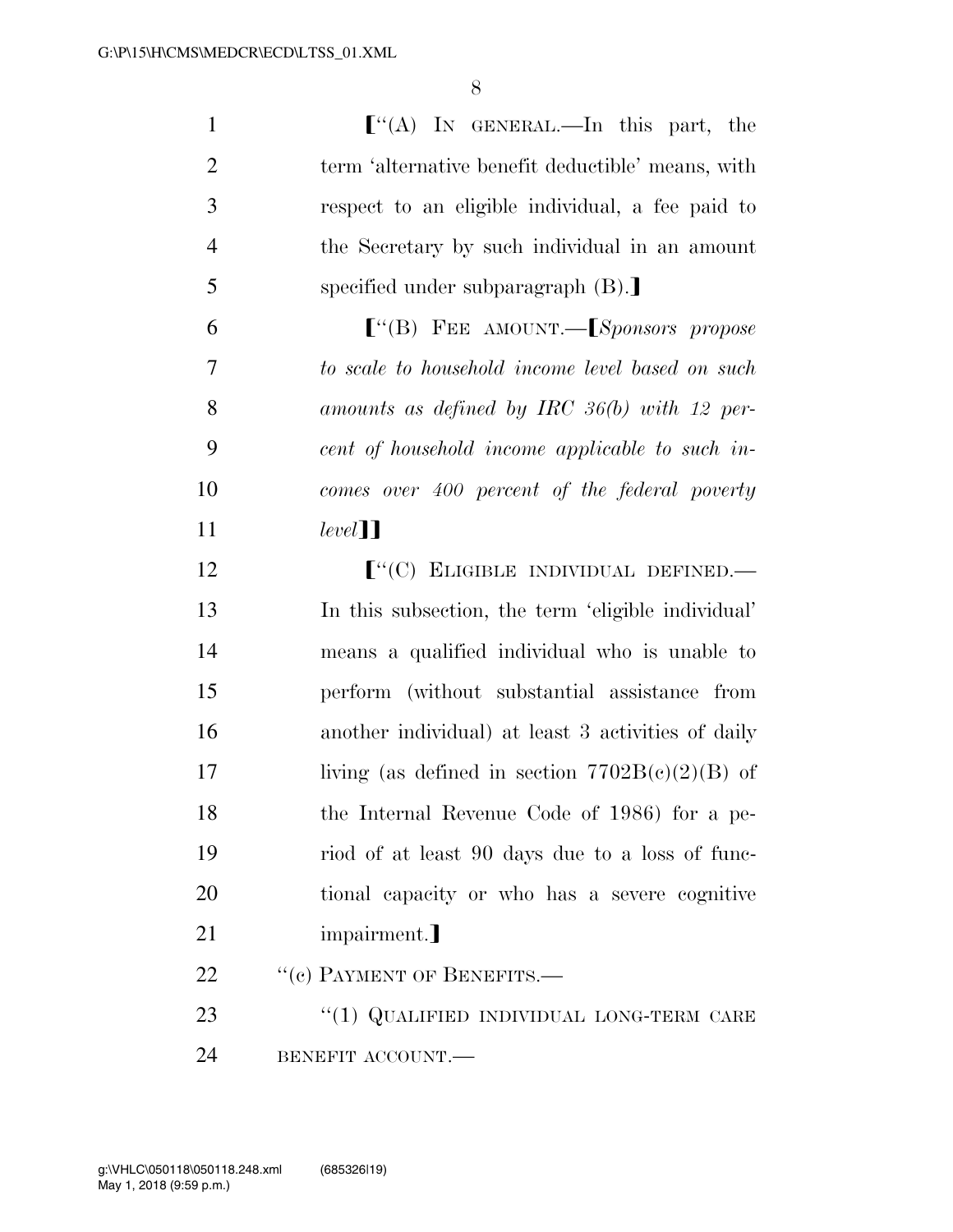| $\mathbf{1}$   | "(A) IN GENERAL.—The Secretary shall               |
|----------------|----------------------------------------------------|
| $\overline{2}$ | establish procedures for administering the pro-    |
| 3              | vision of eash benefits under this part for an in- |
| $\overline{4}$ | dividual through payment of the benefit into a     |
| 5              | Qualified Individual Long-Term Care Benefit        |
| 6              | Account established by the Secretary on behalf     |
| 7              | of the individual.                                 |
| 8              | "(B) USE OF AMOUNTS IN ACCOUNT.—                   |
| 9              | "(i) IN GENERAL.—Cash benefits paid                |
| 10             | a Qualified Individual Long-Term<br>into           |
| 11             | Care Benefit Account of an individual shall        |
| 12             | be used to purchase certain self-directed          |
| 13             | medical and nonmedical services and sup-           |
| 14             | ports (as defined in clause (iii)) that the        |
| 15             | individual needs to maintain the individ-          |
| 16             | ual's independence at home or in the com-          |
| 17             | munity of the individual's choice, which           |
| 18             | can include expenditures for-                      |
| 19             | "(I) home care aides, nursing                      |
| 20             | support, respite care, and personal                |
| 21             | care assistance services;                          |
| 22             | "(II) housing, home modifica-                      |
| 23             | tions, assistive technology, accessible            |
| 24             | transportation, and homemaker and                  |
| 25             | home maintenance services; and                     |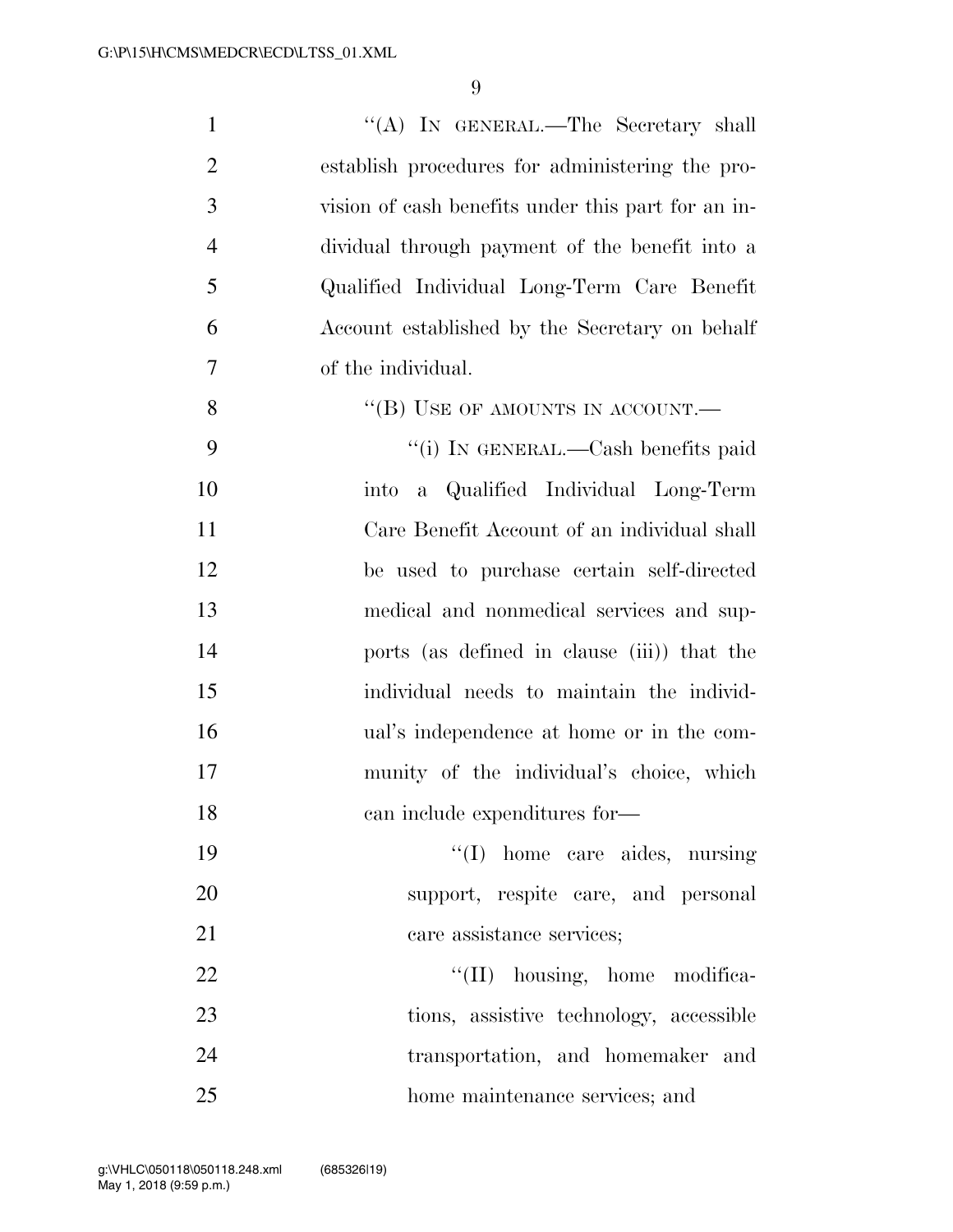| $\mathbf{1}$   | "(III) care in a skilled nursing                  |
|----------------|---------------------------------------------------|
| $\overline{2}$ | facility or other assisted living facility.       |
| 3              | "(ii) SPECIAL RULE.—The Secretary                 |
| $\overline{4}$ | shall provide for such requirements and           |
| 5              | limitations as the Secretary determines ap-       |
| 6              | propriate to prevent abuse and promote ac-        |
| 7              | countability in the case where a relative of      |
| 8              | an individual described in clause (i) re-         |
| 9              | ceives payment out of cash benefits paid          |
| 10             | into the Qualified Individual Long-Term           |
| 11             | Care Benefit Account of such individual.          |
| 12             | "(iii) SELF-DIRECTED MEDICAL AND                  |
| 13             | NONMEDICAL SERVICES AND SUPPORTS.-                |
| 14             | In this subparagraph, the term 'self-di-          |
| 15             | rected medical and nonmedical services            |
| 16             | and supports' means medical and nonmed-           |
| 17             | ical services and supports that are chosen        |
| 18             | by the individual receiving such services         |
| 19             | and supports.                                     |
| 20             | "(C) CLARIFICATION.—Nothing in<br>the             |
| 21             | subparagraph (B) shall prevent an eligible ben-   |
| $22\,$         | eficiary from using cash benefits paid into a     |
| 23             | Qualified Individual Long-Term Care Benefit       |
| 24             | Account for obtaining end-of-life assistance with |
| 25             | respect to decision making concerning medical     |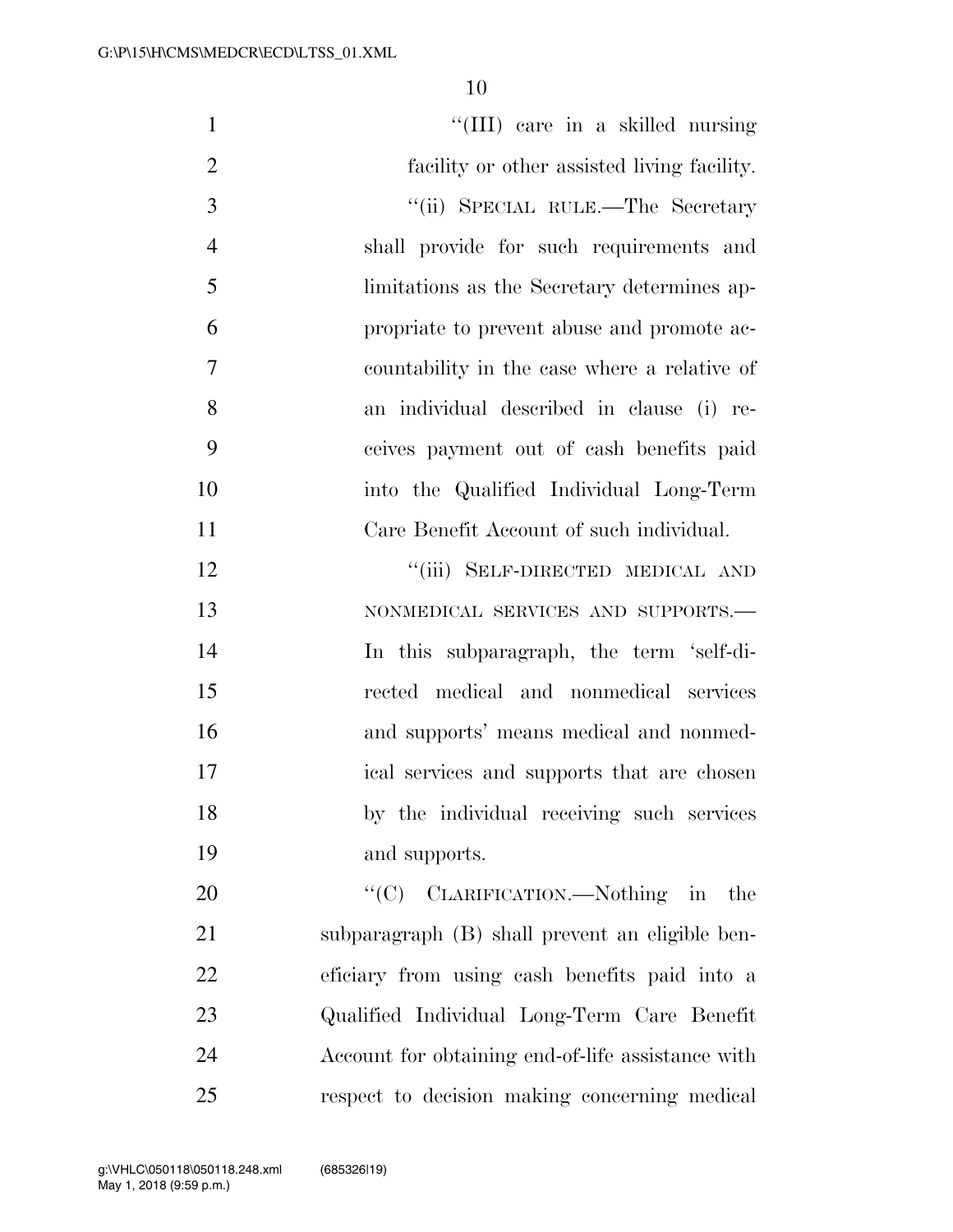| $\mathbf{1}$   | care, including the right to accept or refuse      |
|----------------|----------------------------------------------------|
| $\overline{2}$ | medical or surgical treatment and the right to     |
| 3              | formulate advance directives or other written      |
| $\overline{4}$ | instructions recognized under State law, such      |
| 5              | as a living will or durable power of attorney for  |
| 6              | health care, in the case that an injury or illness |
| 7              | causes the individual to be unable to make         |
| 8              | health care decisions.                             |
| 9              | "(D) ELECTRONIC MANAGEMENT<br>OF                   |
| 10             | FUNDS.-The Secretary shall establish proce-        |
| 11             | dures for-                                         |
| 12             | "(i) crediting an account established              |
| 13             | on behalf of an individual with the individ-       |
| 14             | ual's cash benefit;                                |
| 15             | "(ii) allowing the individual to access            |
| 16             | such account through debit cards;                  |
| 17             | "(iii) accounting for withdrawals by               |
| 18             | the individual from such account; and              |
| 19             | "(iv) ensuring such withdrawals are                |
| 20             | used in accordance with subparagraph (B).          |
| 21             | $"(2)$ AUTHORIZED REPRESENTATIVES.—                |
| 22             | "(A) IN GENERAL.—The Secretary shall               |
| 23             | establish procedures and requirements [similar]    |
| 24             | to those described in section $807(b)$ to allow    |
| 25             | access to an individual's cash benefits by an au-  |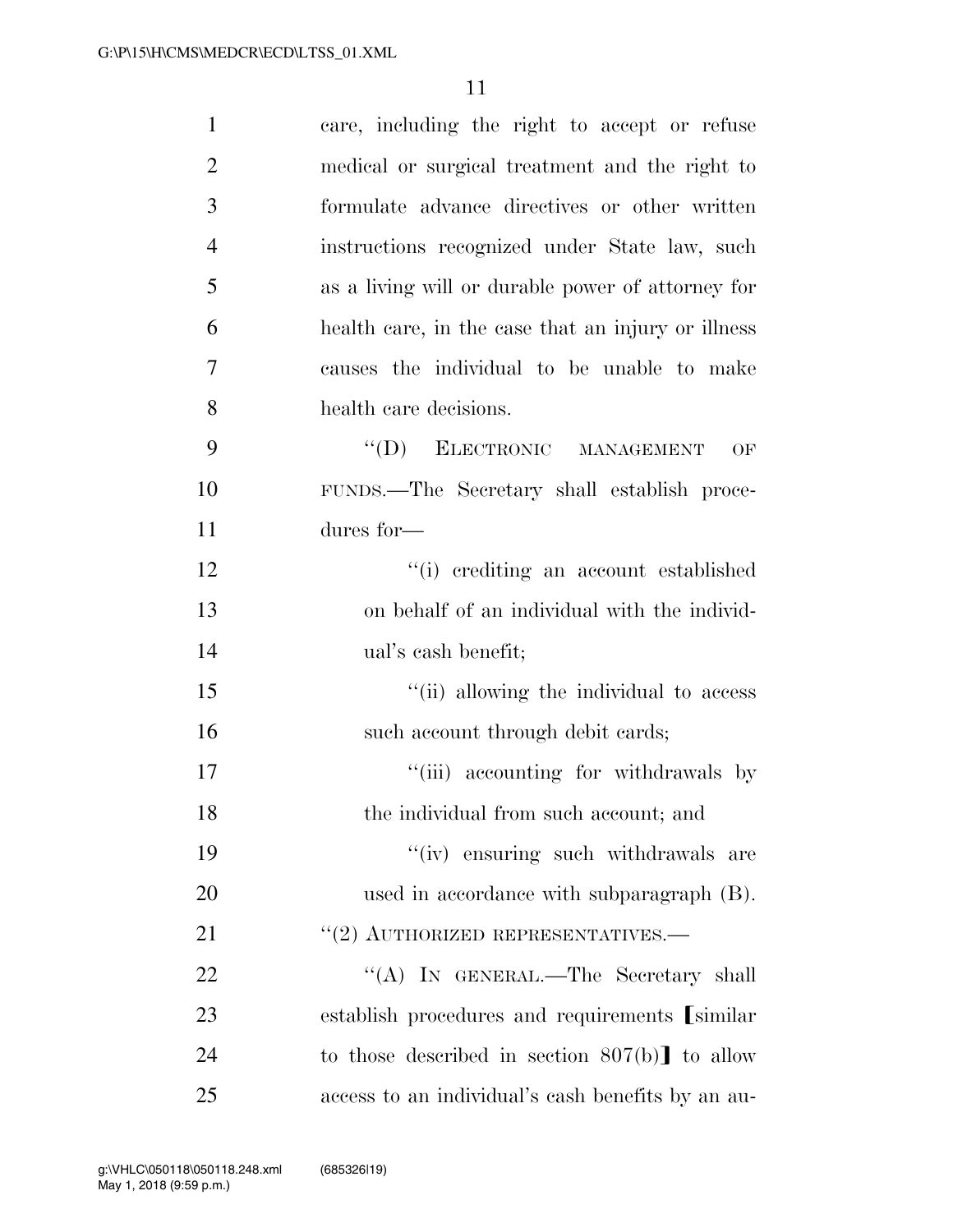thorized representative of the individual on whose behalf such benefits are paid in cases de-termined appropriate by the Secretary.

4 "(B) QUALITY ASSURANCE AND PROTEC- TION AGAINST FRAUD AND ABUSE.—The proce- dures established under subparagraph (A) shall ensure that authorized representatives of indi- viduals comply with standards of conduct estab- lished by the Secretary, including standards re- quiring that such representatives provide qual- ity services on behalf of such individuals, do not have conflicts of interest, and do not misuse benefits paid on behalf of such individuals or otherwise engage in fraud or abuse.

15 "(3) ROLLOVER OPTION FOR LUMP-SUM PAY-MENT.—An individual may elect to—

 $\mathcal{L}(\mathbf{A})$  defer payment of the individual's cash benefits and to rollover any such deferred bene- fits from month-to-month (not to exceed 3 months in a year); and

21 "(B) receive a lump-sum payment of such deferred benefits in an amount of the accrued deferred benefits.

24 "(4) PERIOD FOR DETERMINATION OF ANNUAL BENEFITS.—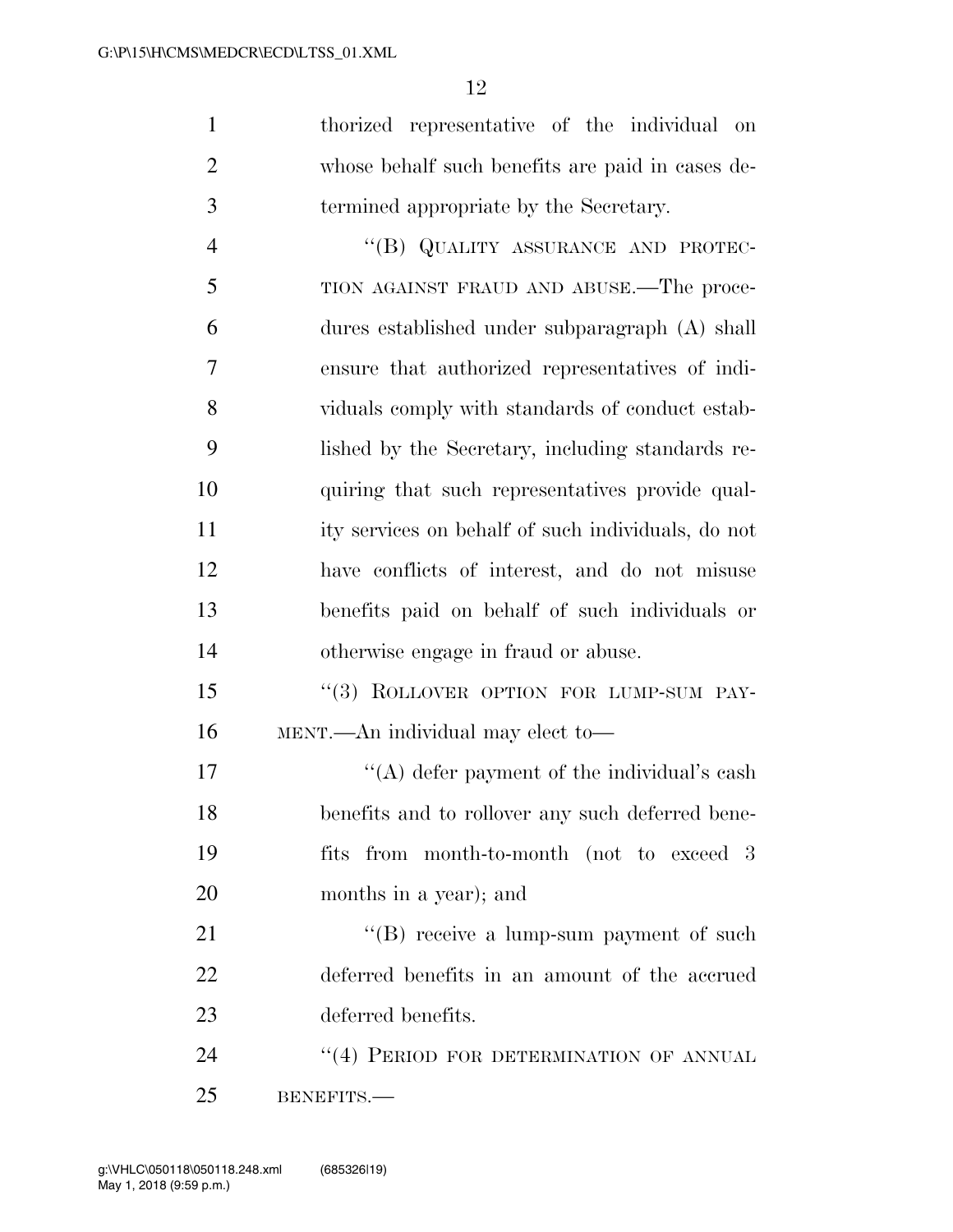1 "(A) In GENERAL.—The applicable period for determining with respect to an individual the applicable annual benefit and the amount of any accrued deferred benefits is the 12-month period that commences with the first month in which the individual began to receive such cash benefits, and each 12-month period thereafter.

8 "(B) INCLUSION OF INCREASED BENE- FITS.—The Secretary shall establish proce- dures, in consultation with relevant stake- holders, the Centers for Medicare & Medicaid Services, and the Administration for Commu- nity Living, under which cash benefits paid to an individual beneficiary that increase or de- crease as a result of a change in the functional status of the individual before the end of a 12- month benefit period shall be included in the determination of the applicable annual benefit paid to the individual.

20 "(C) RECOUPMENT OF UNPAID, ACCRUED 21 BENEFITS.—

22 "'(i) IN GENERAL.—The Secretary, in coordination with the Secretary of the Treasury, shall recoup any accrued bene-25 fits in the event of —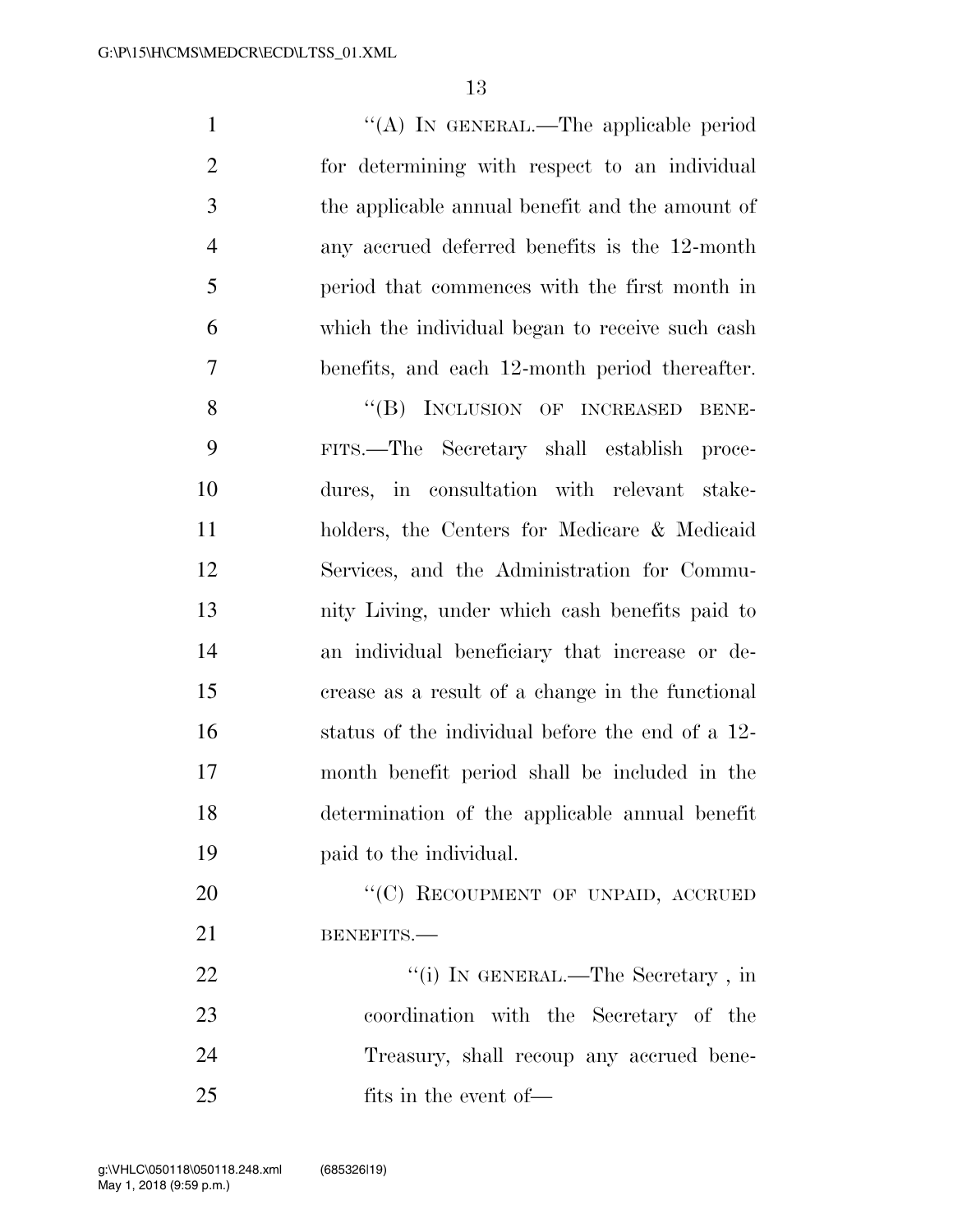| $\mathbf{1}$   | "(I) the death of an individual;                      |
|----------------|-------------------------------------------------------|
| $\overline{2}$ | <b>or</b>                                             |
| 3              | "(II) the failure of the individual                   |
| $\overline{4}$ | to elect under [paragraph $(4)(B)$ ] to               |
| 5              | receive such benefits as a lump-sum                   |
| 6              | payment before the end of the 3-                      |
| $\tau$         | month period in which such benefits                   |
| 8              | accrued.                                              |
| 9              | "(ii) PAYMENT INTO LTSS<br>$AC-$                      |
| 10             | COUNT.—Any benefits recouped in accord-               |
| 11             | ance with clause (i) shall be paid into the           |
| 12             | LTSS Account and used for outreach ac-                |
| 13             | tivities such as advice and benefit manage-           |
| 14             | ment counseling under subsection (e) and              |
| 15             | advocacy on behalf of individuals enrolled            |
| 16             | under this part by entities such as Aging             |
| 17             | and Disability Resource Centers.                      |
| 18             | "(5) ACCOUNTING FOR EXPENDITURES.—An                  |
| 19             | individual shall, not less than quarterly, submit     |
| 20             | records of expenditures attributable to the aggregate |
| 21             | cash benefit received by the individual during the    |
| 22             | preceding year.                                       |
| 23             | "(6) SUPPLEMENT, NOT SUPPLANT OTHER                   |
| 24             | HEALTH CARE BENEFITS.—Subject to the Medicaid         |
| 25             | payment rules under paragraph $(1)(D)$ , benefits re- |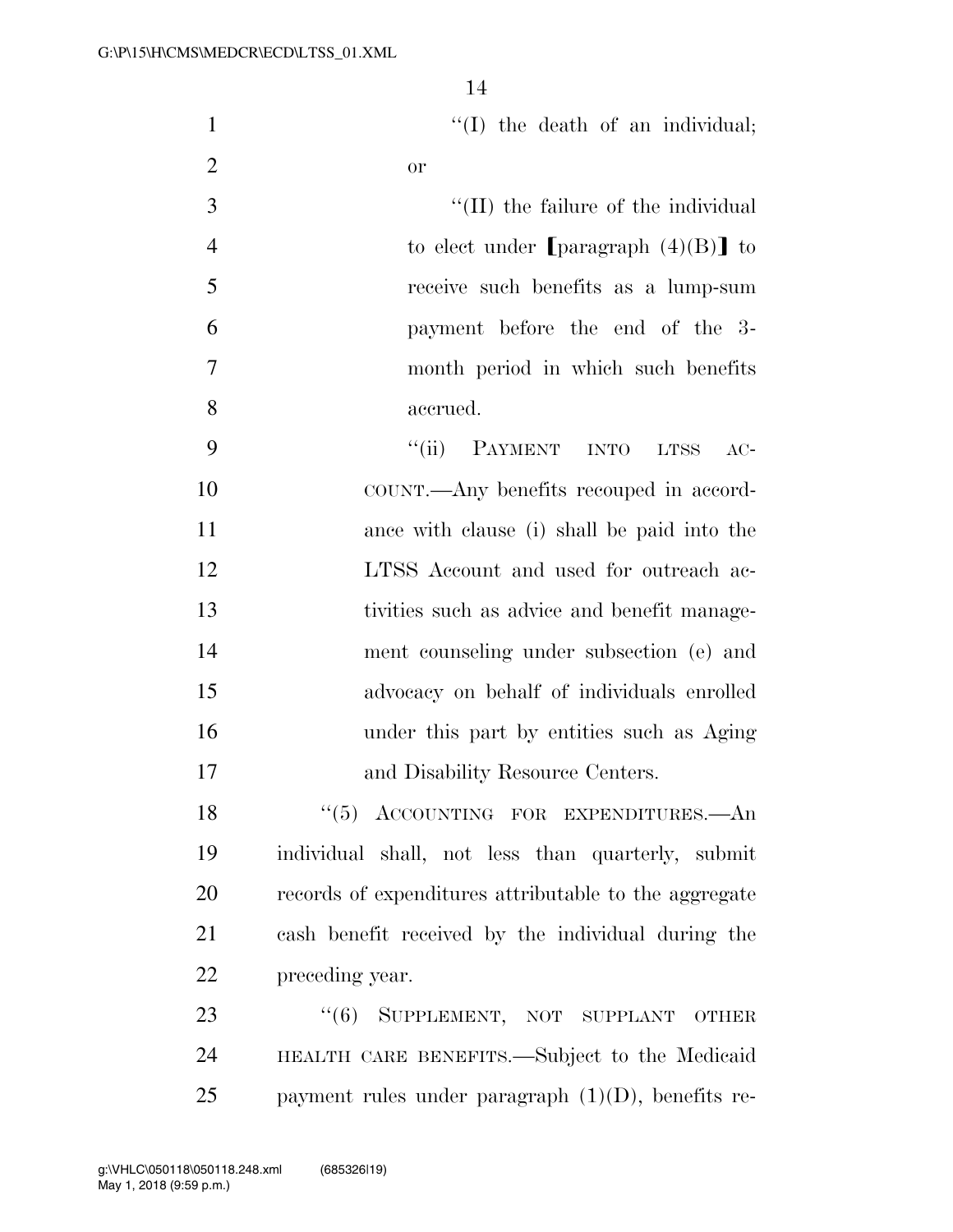ceived by an individual shall supplement, but not supplant, other health care benefits for which the in- dividual is eligible under Medicaid or any other Fed- erally funded program that provides health care ben-efits or assistance.

 ''(d) NO EFFECT ON ELIGIBILITY FOR OTHER BENE- FITS.—Benefits paid to an individual under this part shall be disregarded for purposes of determining or continuing the eligibility of the individual (or, in the case of medical assistance under title XIX of this Act, the spouse of the individual) for receipt of benefits under any other Federal, State, or locally funded assistance program, including ben- efits paid under titles II, XVI, XVIII, XIX, or XXI of this Act, under the laws administered by the Secretary of Veterans Affairs, under low-income housing assistance programs, under the supplemental nutrition assistance program established under the Food and Nutrition Act of 18 2008 (7 U.S.C. 2011 et seq.), or under [programs admin-19 istered by State vocational rehabilitation agencies.

20 "(e) ADVICE AND BENEFIT MANAGEMENT COUN- SELING.—The Secretary shall assign a counselor using procedures developed in consultation with the Centers for Medicare & Medicaid Services and the Administration for Community Living to each qualified individual enrolled under this part who shall provide such individual with—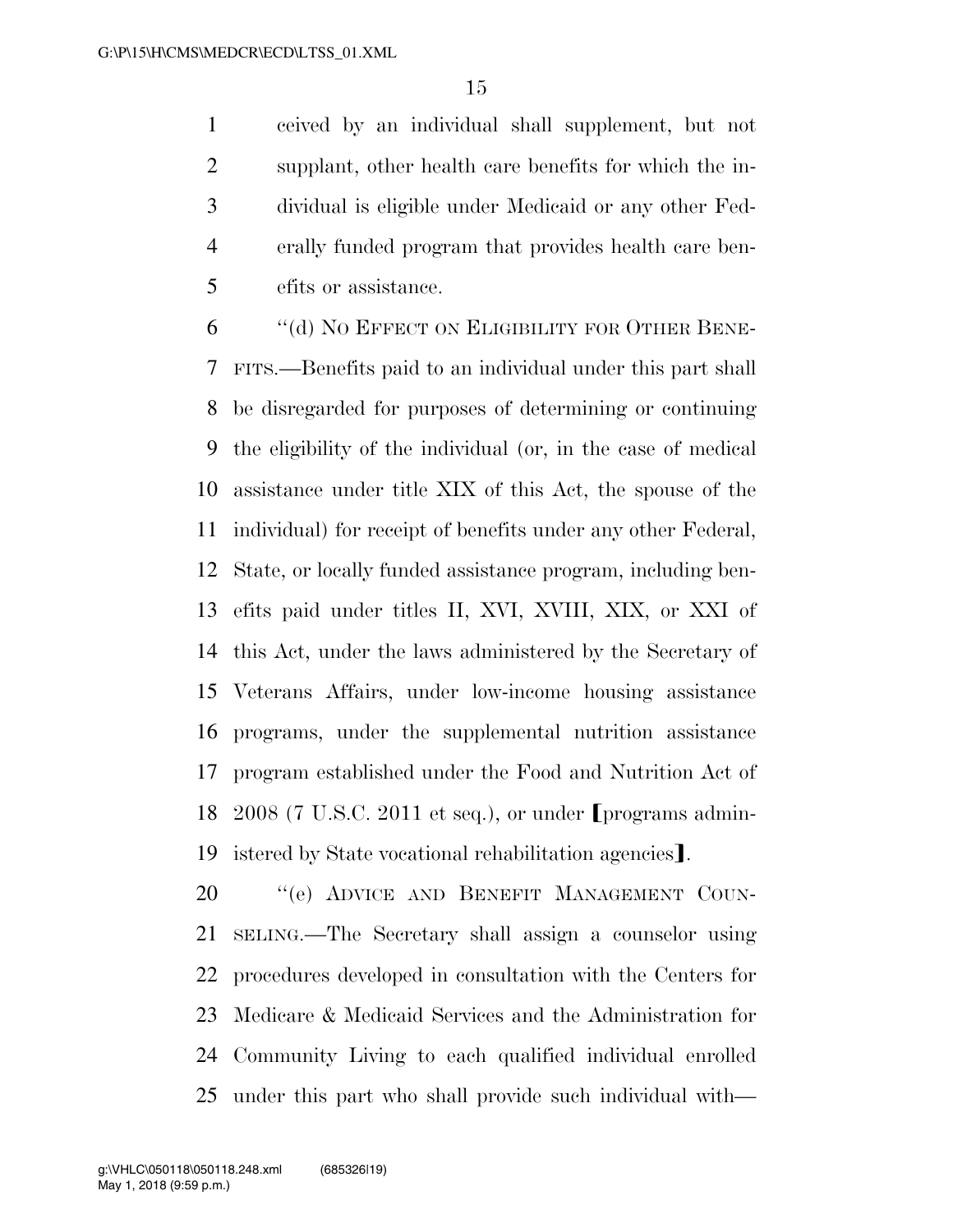| $\mathbf{1}$   | $\lq(1)$ information regarding resources for man-                |
|----------------|------------------------------------------------------------------|
| $\overline{2}$ | aging assistance received under this part;                       |
| 3              | $\lq(2)$ assistance with respect to the determina-               |
| $\overline{4}$ | tion process under section $1860E-1(d)$ and the ap-              |
| 5              | peals process under such section;                                |
| 6              | $\lq(3)$ a description of the benefits available after           |
| 7              | the waiting period under this part;                              |
| 8              | $\lq(4)$ information on possible eligibility for other           |
| 9              | benefits and services;                                           |
| 10             | $\cdot\cdot$ (5) assistance with respect to the development      |
| 11             | of a service and support plan;                                   |
| 12             | $\cdot\cdot\cdot(6)$ assistance accessing and coordinating long- |
| 13             | term services and supports in the most integrated                |
| 14             | setting; and                                                     |
| 15             | "(7) information about programs established                      |
| 16             | under the Assistive Technology Act of 1998 and the               |
| 17             | services offered under such programs.                            |
| 18             | "(f) PROTECTION AGAINST CONFLICT OF INTER-                       |
| 19             | ESTS.—The Secretary shall establish procedures to ensure         |
| 20             | that counselors under subsections (e) and any other enti-        |
| 21             | ties that provide services to individuals enrolled under this    |
| 22             | part minimize conflicts of interest. Such procedures shall       |
| 23             | ensure that such counselor or such entity—                       |
| 24             | $\lq(1)$ provides services in a manner that fosters              |
| 25             | the best interests of such individual;                           |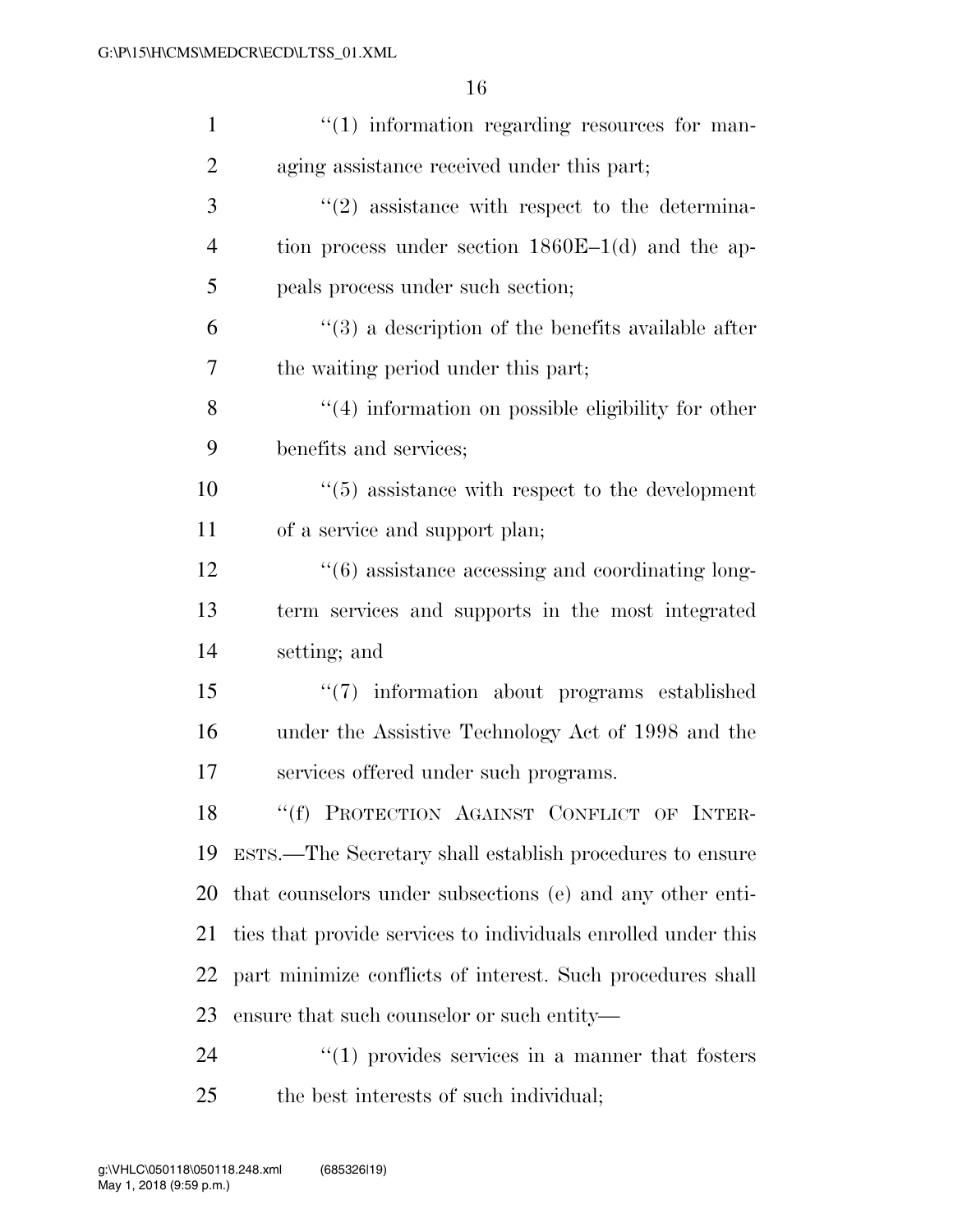| $\mathbf{1}$   | $\lq(2)$ establishes procedures designed to avoid or          |
|----------------|---------------------------------------------------------------|
| $\overline{2}$ | minimize conflicts of interest between the counselor          |
| 3              | or the entity and such individual;                            |
| $\overline{4}$ | $(3)$ ensuring that such individual is informed               |
| 5              | of any financial interest that the counselor or entity        |
| 6              | has in a service provider;                                    |
| 7              | $\lq(4)$ provides to such individual or such author-          |
| 8              | ized representative information about all services            |
| 9              | and options available, to the best of the knowledge           |
| 10             | of the counselor or entity, including services avail-         |
| 11             | able through other counselors, entities, or providers;        |
| 12             | $\cdot\cdot$ (5) assists such individual in accessing desired |
| 13             | services, regardless of the provider; and                     |
| 14             | $\cdot\cdot\cdot(6)$ reports the number of such individuals   |
| 15             | provided with assistance by the counselor or entity           |
| 16             | by age and disability.                                        |
| 17             | "(g) RULE OF CONSTRUCTION.—Nothing in this part               |
| 18             | shall be construed as prohibiting benefits paid under this    |
| 19             | part from being used to compensate a family caregiver for     |
| 20             | providing community living assistance services and sup-       |
| 21             | ports to an individual entitled to benefits under this part.  |
| 22             | "LTSS ACCOUNT WITHIN THE SMI TRUST FUND                       |
| 23             | "SEC. 1860E-3. (a) ESTABLISHMENT AND OPER-                    |
| 24             | ATION OF ACCOUNT.—                                            |
| 25             | "(1) ESTABLISHMENT.—There is created within                   |
| 26             | the Federal Supplementary Medical Insurance Trust             |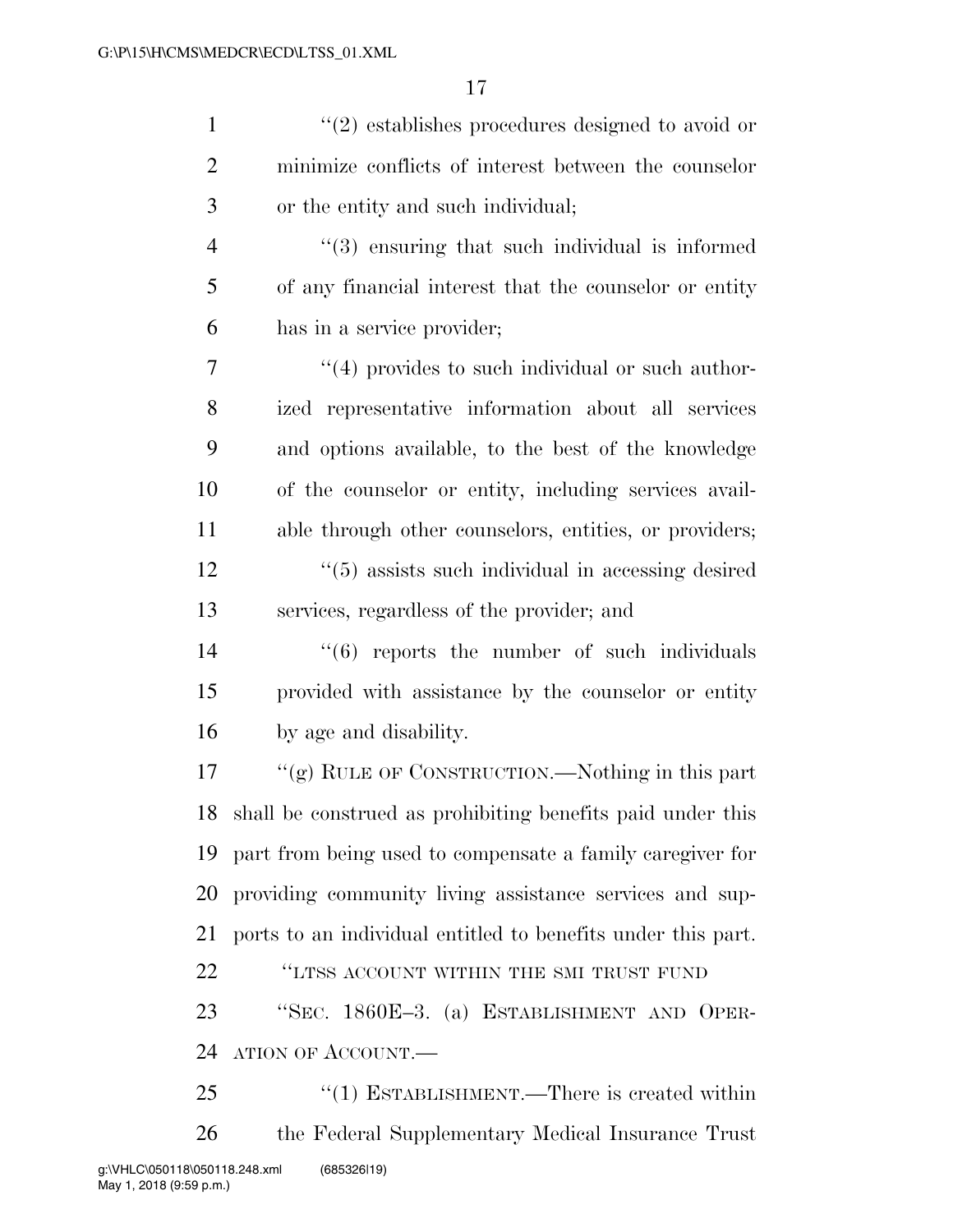| $\mathbf{1}$ | Fund established by section 1841 an account to be                      |
|--------------|------------------------------------------------------------------------|
| 2            | known as the 'LTSS Account'.                                           |
| 3            | "(2) APPLICATION OF CERTAIN PROVISIONS.-                               |
| 4            | The provisions of paragraphs $(2)$ and $(3)$ of section                |
| 5            | $1860D-16(a)$ shall apply to the LTSS Account in                       |
| 6            | the same manner as they apply to the Medicare Pre-                     |
| 7            | scription Drug Account.                                                |
| 8            | "(b) PAYMENTS FROM LTSS ACCOUNT.—                                      |
| 9            | " $(1)$ IN GENERAL.—The Managing Trustee                               |
| 10           | shall pay from time to time from the LTSS Account                      |
| 11           | such amounts as the Secretary certifies are nec-                       |
| 12           | essary to make payments to operate the program                         |
| 13           | under this part, including—                                            |
| 14           | "(A) payments of eash benefits under this                              |
| 15           | part; and                                                              |
| 16           | "(B) payments with respect to administra-                              |
| 17           | tive expenses under this part in accordance with                       |
| 18           | section $201(g)$ .                                                     |
| 19           | $``(2)$ TREATMENT IN RELATION TO PART B PRE-                           |
| 20           | MIUM.—Amounts payable from the LTSS Account                            |
| 21           | shall not be taken into account in computing actu-                     |
| 22           | arial rates or premium amounts under part B.                           |
| 23           | "(c) DEPOSITS INTO LTSS ACCOUNT.—                                      |
| 24           | $\lceil$ <sup>"</sup> (1)<br><b>PAYMENT</b><br>OF CERTAIN<br>EARMARKED |
| 25           | TAXES.—There are hereby appropriated to the Trust                      |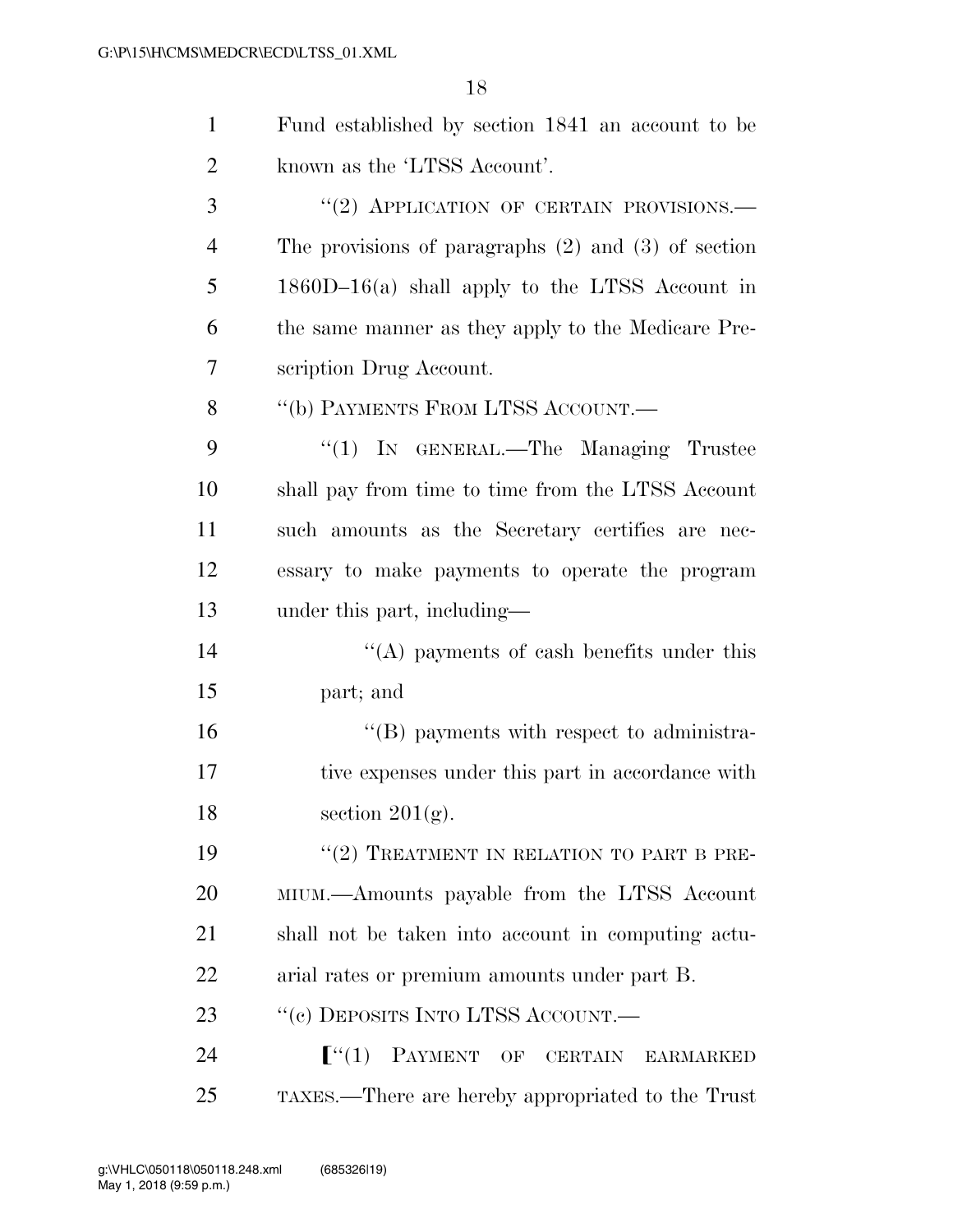Fund established by section 1841 to the credit of 2 the LTSS Account, out of any moneys in the Treas- ury not otherwise appropriated, amounts equivalent 4 to 100 per percent of the following:

 $\mathfrak{g}^{\prime\prime}(\mathbf{A})$  [conform to financing section; to be 6 provided<sup>]</sup>

**The amounts appropriated by the preceding provi-** sions of this paragraph shall be transferred from time to time from the general fund in the Treasury to the Trust Fund, such amounts to be determined on the basis of estimates by the Secretary of the Treasury of the taxes, specified in such provisions, paid to or deposited into the Treasury; and proper adjustments shall be made in amounts subsequently transferred to the extent prior estimates were in ex- cess of or were less than the taxes specified in such 17 provisions.

18 "(2) APPROPRIATIONS TO COVER BALANCE THROUGH GOVERNMENT CONTRIBUTIONS.—There are authorized to be appropriated from time to time, out of any moneys in the Treasury not otherwise ap- propriated, to the LTSS Account, an amount equiv- alent to the amount of payments made from the LTSS Account under subsection (b) plus such amounts as the Managing Trustee certifies are nec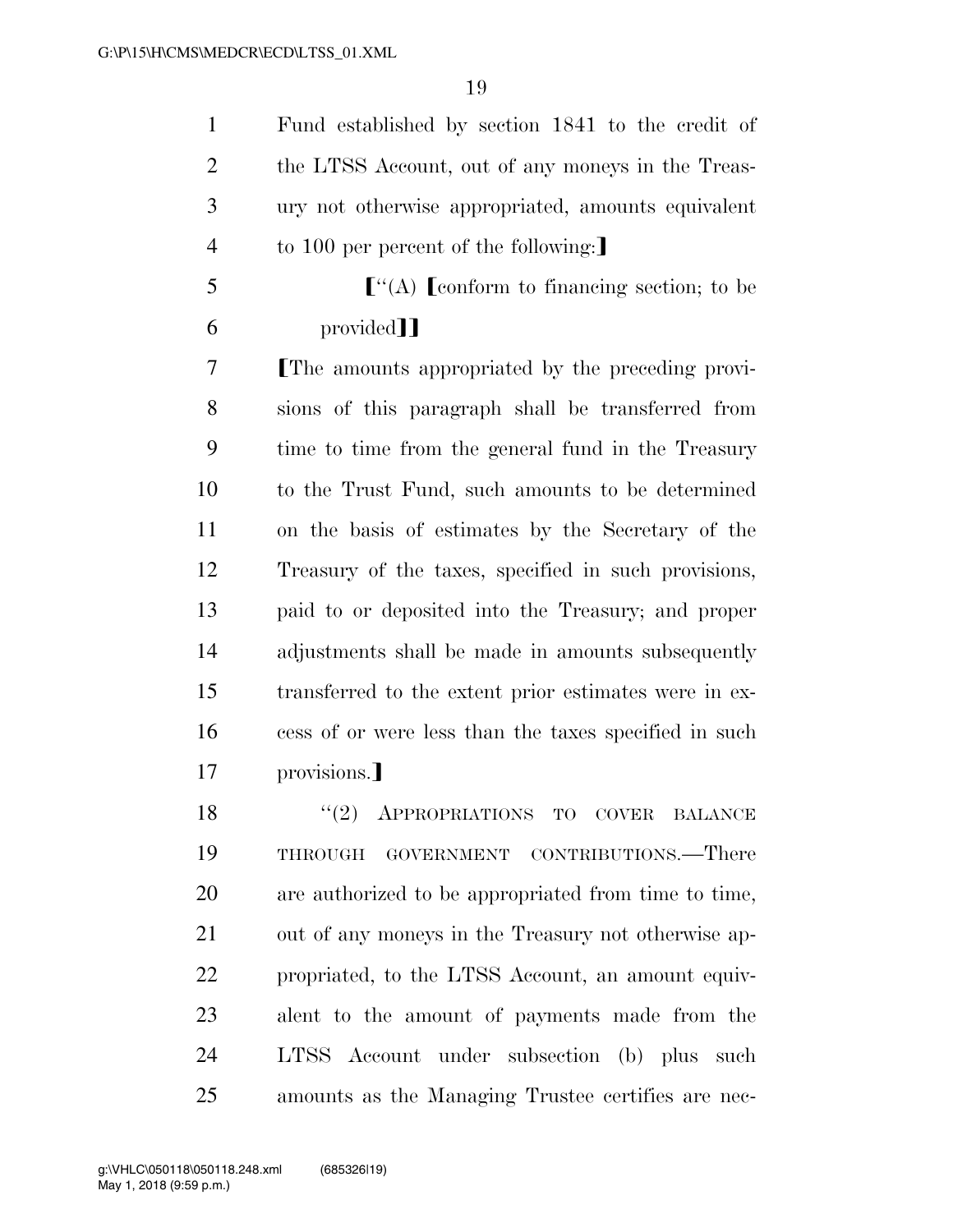essary to maintain an appropriate contingency mar- gin, reduced by the amounts deposited under the previous paragraphs of this subsection.

 $\lceil$  "(d) TRANSITIONAL FUNDING.—In order to assure prompt payment of benefits provided under this part and the administrative expenses thereunder during the early months of the program established by this part, and to provide a contingency reserve, there is authorized to be appropriated, out of any monies in the Treasury not other- wise appropriated, to remain available through the cal- endar year 2023 for repayable advances (without interest) 12 to the LTSS Account, an amount equal to  $\frac{1}{2}$  multi- plied by the sum of the number of individuals (as esti- mated by the Secretary) eligible for or entitled to benefits under part A and the number of individuals (as estimated 16 by the Secretary) described in section  $1860E-1(a)(2)(A)$ 17 as of  $\lceil \text{July } 2018 \rceil$ .

 ''(e) OUTREACH, EDUCATION, AND ENROLLMENT ACTIVITIES FUNDING.—There are appropriated to the LTSS Account, out of any monies in the Treasury not 21 otherwise appropriated,  $\lceil $1,000,000,000 \rceil$  for purposes of conducting outreach, education, and enrollment activities with respect to individuals enrolled or eligible to enroll under this part, to remain available until expended.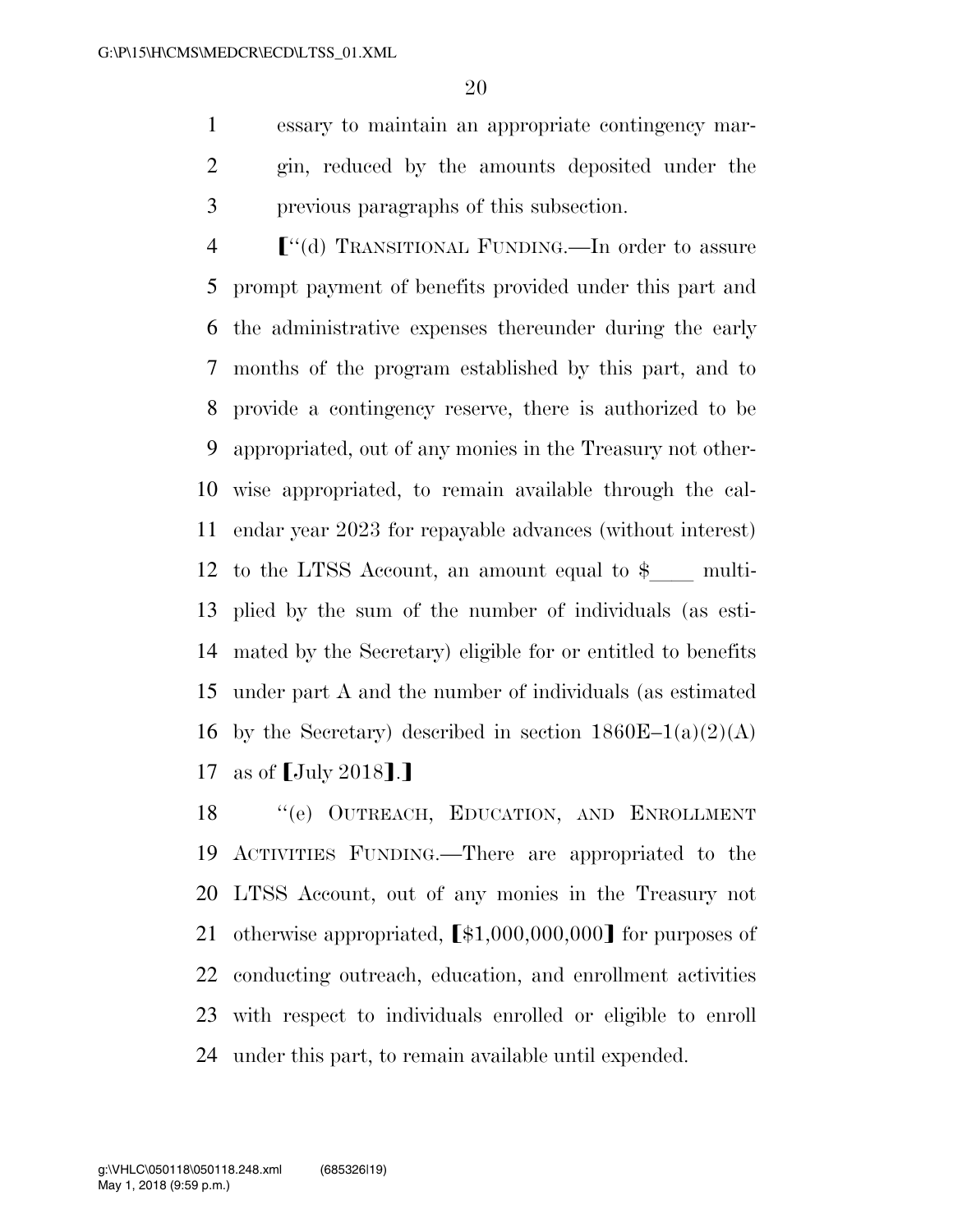| $\mathbf{1}$   | "(f) ADDITIONAL REPORTS BY BOARD OF TRUSTEES            |
|----------------|---------------------------------------------------------|
| $\overline{2}$ | OF SMI TRUST FUND.                                      |
| 3              | "LTSS ADVISORY COUNCIL                                  |
| $\overline{4}$ | "SEC. 1860E-4. (a) ESTABLISHMENT.—There is              |
| 5              | hereby created an Advisory Committee to be known as the |
| 6              | 'LTSS Advisory Council'.                                |
| 7              | $``$ (b) MEMBERSHIP.—                                   |
| 8              | "(1) IN GENERAL.—The LTSS Advisory Coun-                |
| 9              | cil shall be composed of not more than 15 individ-      |
| 10             | uals, not otherwise in the employ of the United         |
| 11             | States—                                                 |
| 12             | "(A) who shall be appointed by the Presi-               |
| 13             | dent without regard to the civil service laws and       |
| 14             | regulations; and                                        |
| 15             | $\lq\lq$ Shall include representatives of Medi-         |
| 16             | and Medicaid beneficiaries, older and<br>care           |
| 17             | younger workers, individuals with disabilities,         |
| 18             | family caregivers of individuals who require            |
| 19             | services and supports to maintain their inde-           |
| 20             | pendence at home or in another residential or           |
| 21             | community setting of their choice in the com-           |
| 22             | munity, individuals with expertise in long-term         |
| 23             | care or disability insurance, actuarial science,        |
| 24             | economics, and other relevant disciplines, as de-       |
| 25             | termined by the Secretary.                              |
|                |                                                         |

26 "(2) TERMS.—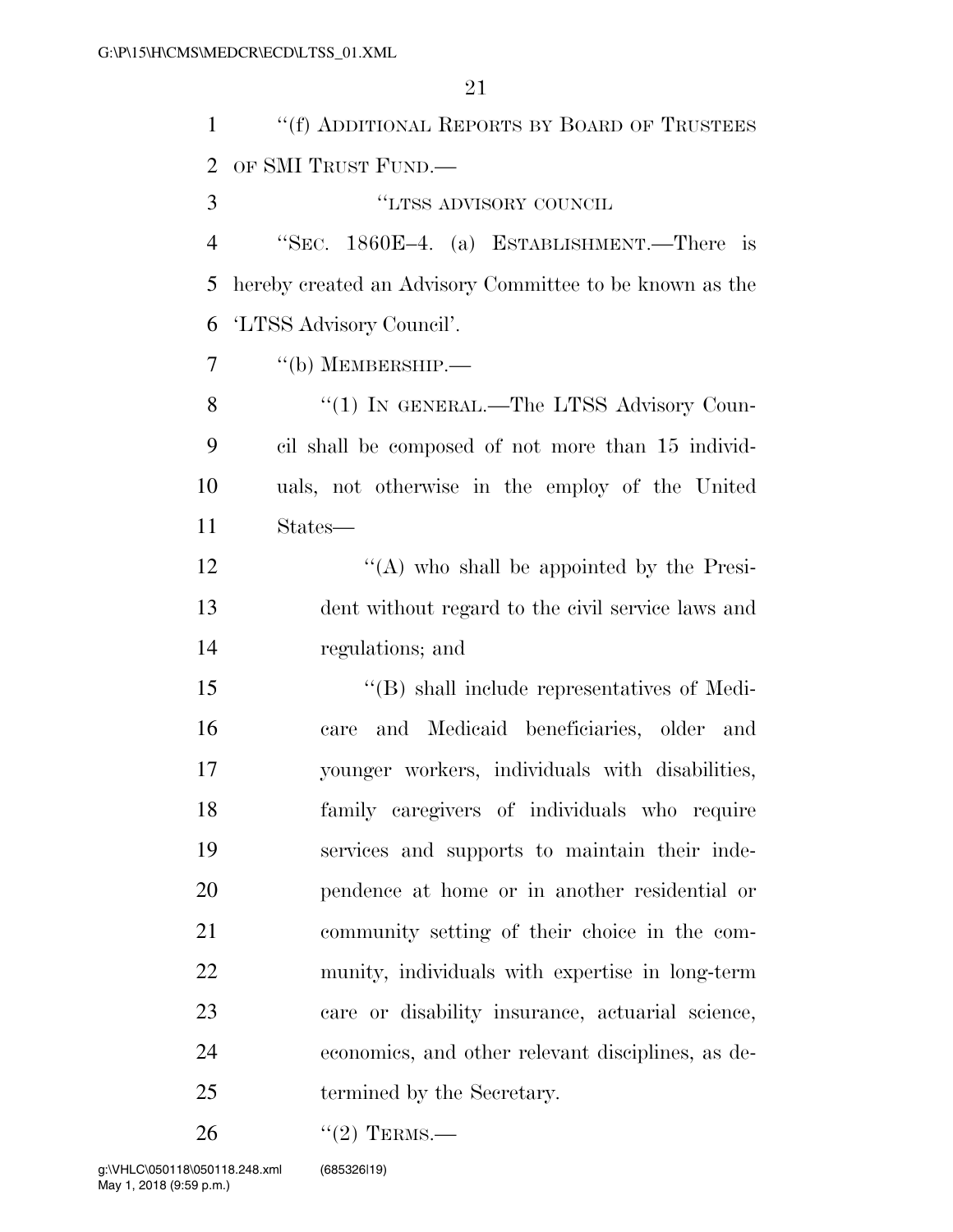| $\mathbf{1}$   | "(A) IN GENERAL.—The members of the                         |
|----------------|-------------------------------------------------------------|
| $\overline{2}$ | LTSS Advisory Council shall serve overlapping               |
| 3              | terms of 3 years (unless appointed to fill a va-            |
| $\overline{4}$ | cancy occurring prior to the expiration of a                |
| 5              | term, in which case the individual shall serve              |
| 6              | for the remainder of the term).                             |
| 7              | "(B) LIMITATION.—A member shall not be                      |
| 8              | eligible to serve for more than 2 consecutive               |
| 9              | terms.                                                      |
| 10             | "(3) CHAIR.—The President shall, from time to               |
| 11             | time, appoint one of the members of the LTSS Advi-          |
| 12             | sory Council to serve as the Chair.                         |
| 13             | "(c) DUTIES.—The LTSS Advisory Council shall ad-            |
| 14             | vise the Secretary on matters of general policy in the ad-  |
| 15             | ministration of the LTSS program established under this     |
| 16             | part and in the formulation of regulations under this part. |
| 17             | "(d) APPLICATION OF FACA.—The Federal Advisory              |
| 18             | Committee Act (5 U.S.C. App.), other than section 14 of     |
| 19             | that Act, shall apply to the LTSS Advisory Council.         |
| 20             | "(e) AUTHORIZATION OF APPROPRIATIONS.—                      |
| 21             | "(1) IN GENERAL.—There are authorized to be                 |
| 22             | appropriated to the LTSS Advisory Council to carry          |
| 23             | out its duties under this section, such sums as may         |
| 24             | be necessary for fiscal year 2023 and for each fiscal       |
| 25             | year thereafter.                                            |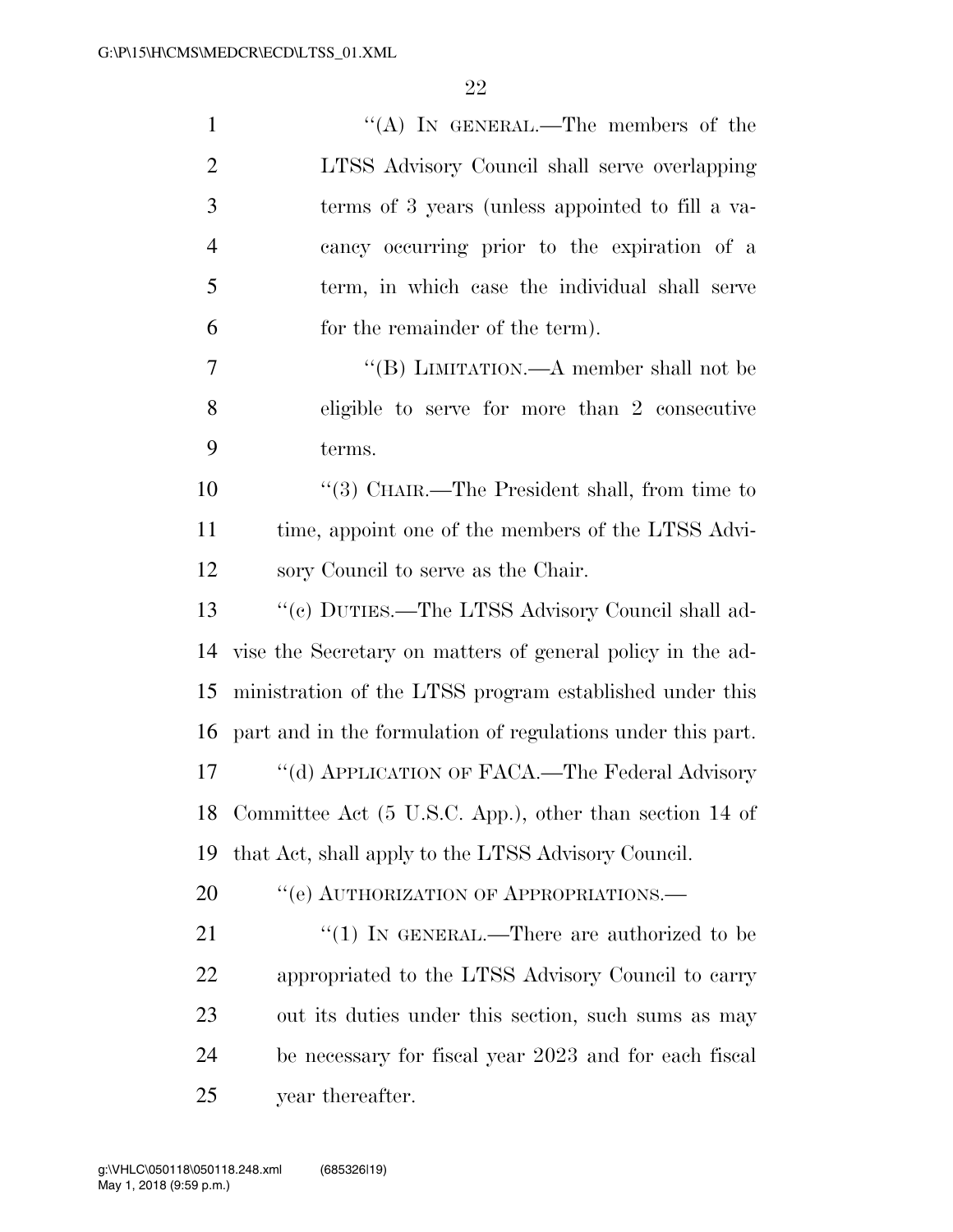| $\mathbf{1}$   | "(2) AVAILABILITY.—Any sums appropriated                         |
|----------------|------------------------------------------------------------------|
| $\overline{2}$ | under the authorization contained in this section                |
| 3              | shall remain available, without fiscal year limitation,          |
| $\overline{4}$ | until expended.                                                  |
| 5              | "ANNUAL REPORT                                                   |
| 6              | "SEC. 1860E-5. For fiscal year 2025, and each fiscal             |
| 7              | year thereafter, the Secretary shall submit a report to          |
| 8              | Congress on the LTSS program. Each report shall include          |
| 9              | the following:                                                   |
| 10             | $\lq(1)$ The total number of enrollees in the pro-               |
| 11             | gram during the fiscal year.                                     |
| 12             | $\lq(2)$ The total number of individuals eligible for            |
| 13             | benefits during the fiscal year.                                 |
| 14             | $\cdot\cdot$ (3) The total amount of eash benefits provided      |
| 15             | during the fiscal year.                                          |
| 16             | $\lq(4)$ A description of instances of fraud or                  |
| 17             | abuse identified during the fiscal year.                         |
| 18             | $(5)$ Recommendations for such administrative                    |
| 19             | or legislative action as the Secretary determines is             |
| 20             | necessary to improve the program, ensure the sol-                |
| 21             | vency of the program, or to prevent the occurrence               |
| 22             | of fraud or abuse.".                                             |
| 23             | (b) ALIGNING MEDICARE PART E WITH<br>$\mathop{\rm MED}\nolimits$ |
| 24             | ICAID.                                                           |
| 25             | (1) IN GENERAL.—Section 1902 of the Social                       |
| 26             | Security Act (42 U.S.C. 1396a) is amended—                       |
|                |                                                                  |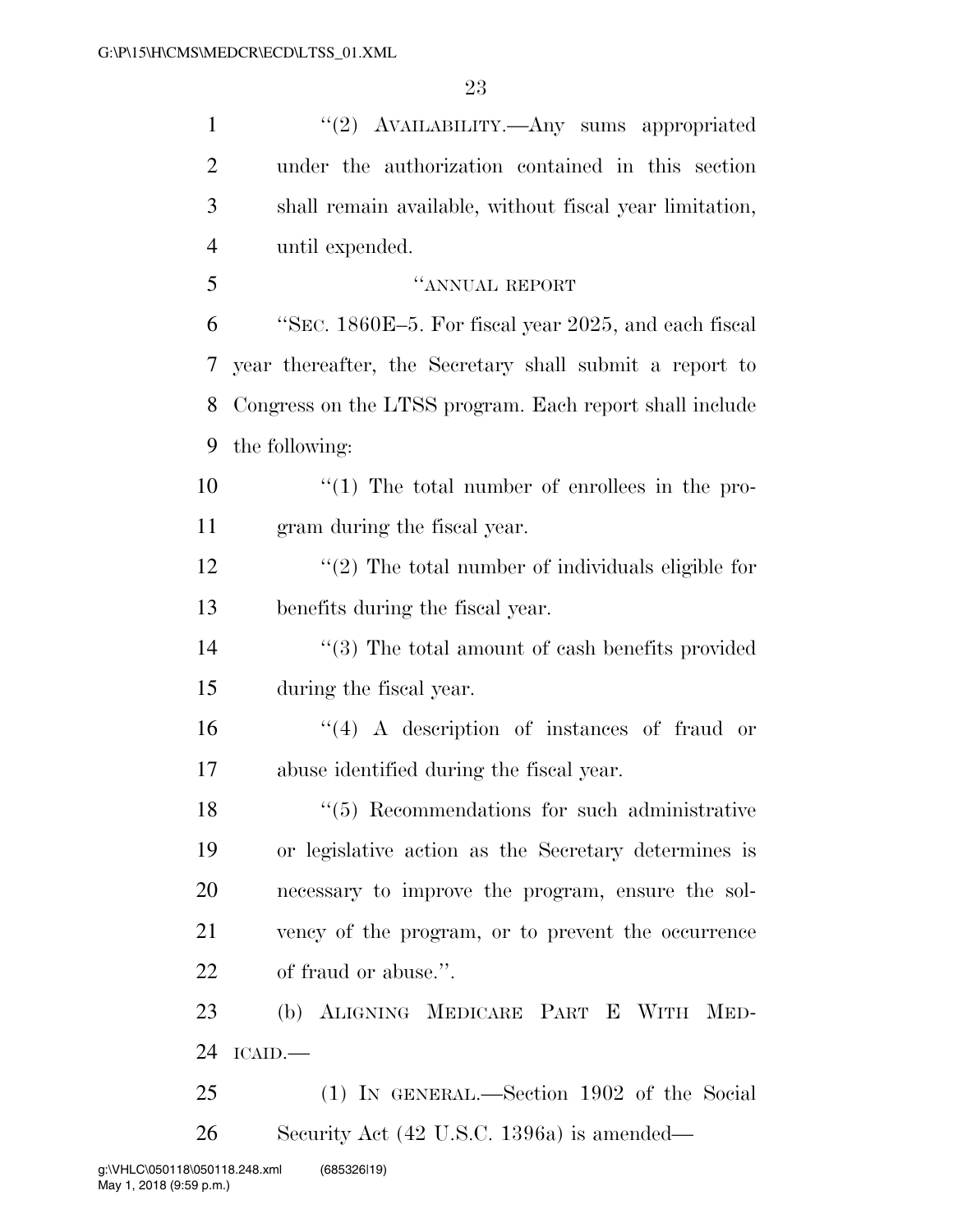| $\mathbf{1}$   | $(A)$ in subsection $(a)$ , by striking para-                |
|----------------|--------------------------------------------------------------|
| $\overline{2}$ | $graph(50)$ and inserting the following:                     |
| 3              | $\degree$ (50) provide—                                      |
| $\overline{4}$ | $\lq\lq$ in accordance with paragraphs (1)                   |
| 5              | and $(2)$ of subsection $(q)$ , for a monthly per-           |
| 6              | sonal needs allowance for certain institutional-             |
| $\tau$         | ized individuals and couples; and                            |
| 8              | $\lq\lq$ (B) in accordance with paragraph (3) of             |
| 9              | subsection (q), with respect to individuals en-              |
| 10             | rolled in the State plan under this title or under           |
| 11             | a waiver of such plan who are entitled to be e-              |
| 12             | fits under part E of title XVIII, that the State             |
| 13             | will comply with the requirements specified in               |
| 14             | that paragraph regarding the retention of cash               |
| 15             | benefits paid to such individuals;"; and                     |
| 16             | $(B)$ in subsection $(q)$ —                                  |
| 17             | (i) in paragraph $(1)(A)$ , in the matter                    |
| 18             | preceding clause (i), by striking "sub-                      |
| 19             | section $(a)(50)$ " and inserting "subsection"               |
| 20             | $(a)(50)(A)$ "; and                                          |
| 21             | (ii) by adding at the end the fol-                           |
| 22             | lowing:                                                      |
| 23             | $\lq(3)$ In order to meet the requirement of subsection      |
| 24             | $(a)(50)(B)$ , the State plan must provide that, in the case |
| 25             | of an individual enrolled in the State plan under this title |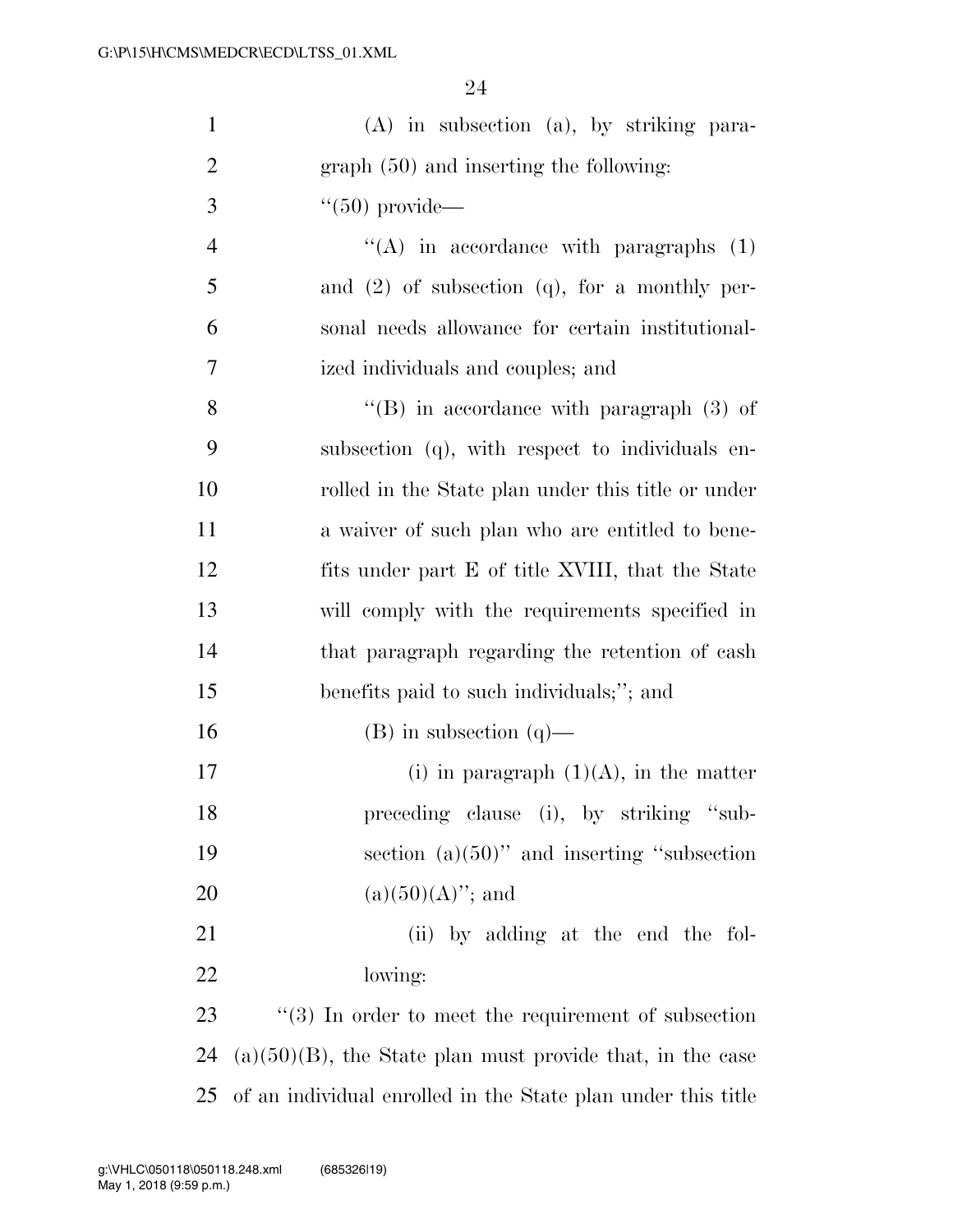or under a waiver of such plan who is entitled to benefits under part E of title XVIII, the State shall comply with the following with respect to cash benefits paid to the indi-vidual under that part:

 ''(A) If the individual is a patient in a hospital, nursing facility, intermediate care facility for the mentally retarded, or an institution for mental dis- eases, the individual shall retain an amount equal to 5 percent of the individual's daily or weekly LTSS program cash benefit (as applicable) (which shall be in addition to the amount of the individual's per- sonal needs allowance provided under the State plan under this title), and the remainder of the LTSS program cash benefit shall be applied toward the fa-cility's cost of providing the individual's care.

 $"({\rm B})$ (i) If the individual is receiving medical as- sistance under the State plan under this title or under a waiver of the plan for home and community based services, the individual shall contribute an amount equal to 75 percent of the individual's daily or weekly LTSS program cash benefit (as applica- ble), to be applied toward the cost to the State of providing such assistance (and shall not be used to claim Federal matching funds under this title).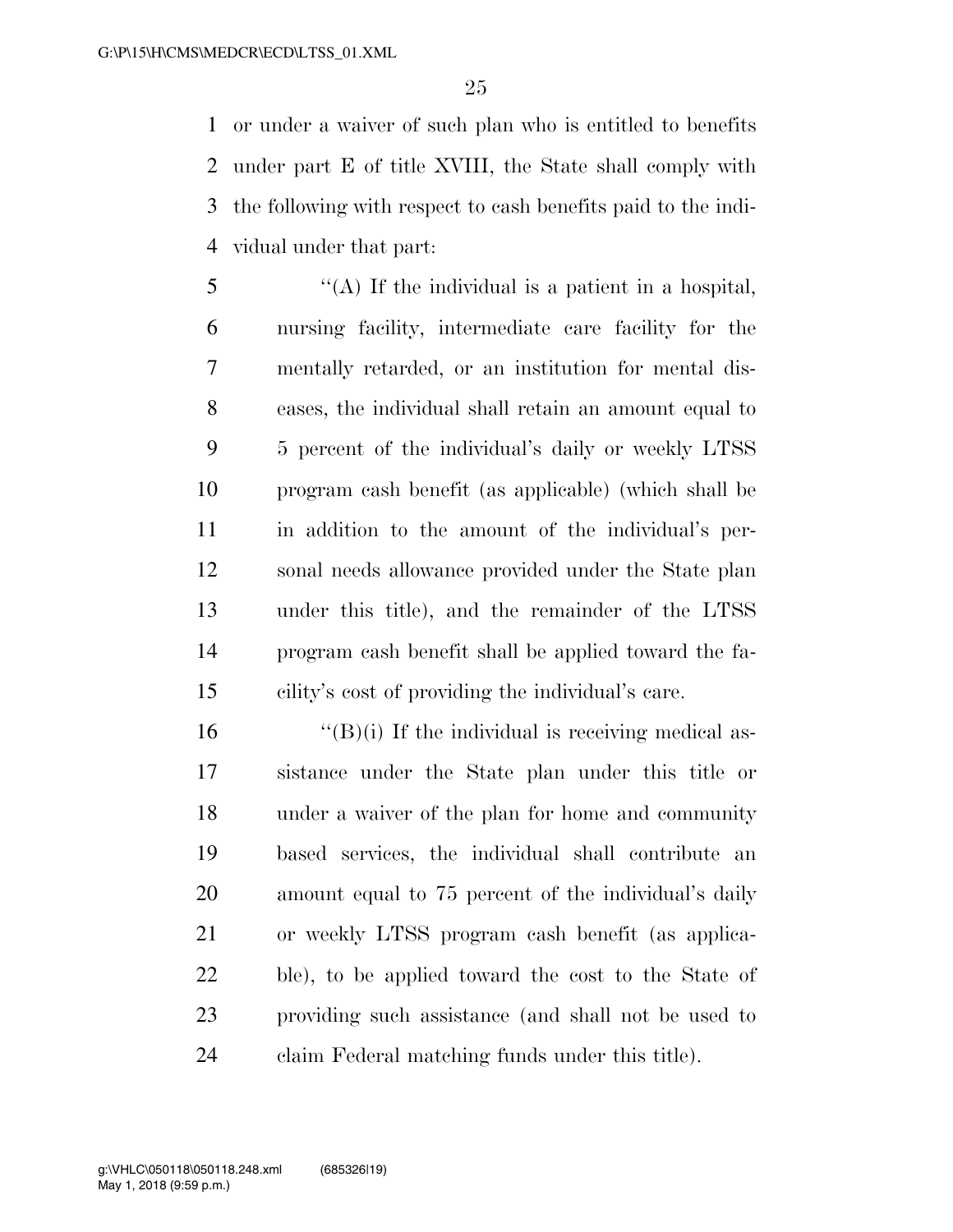| $\mathbf{1}$   | "(ii) In this subparagraph, the term 'home and                  |
|----------------|-----------------------------------------------------------------|
| $\overline{2}$ | community-based services' means, with respect to a              |
| 3              | State, any of the following services that the State             |
| $\overline{4}$ | has elected to provide under the State plan or under            |
| 5              | a waiver of the plan outside of an institution.                 |
| 6              | "(I) Services provided under subsection                         |
| 7              | $(e)$ , (d), (i), (j), or (k) of section 1915 of the            |
| 8              | Social Security Act (42 U.S.C. 1396n) or under                  |
| 9              | a waiver under section 1115 of such Act (42)                    |
| 10             | U.S.C. 1315).                                                   |
| 11             | "(II) Home health care services.                                |
| 12             | "(III) Personal care services.                                  |
| 13             | $\lq\lq$ (C)(i) Subject to clause (ii), if an individual is re- |
| 14             | ceiving medical assistance under the State plan for PACE        |
| 15             | program services under section 1934, the individual shall       |
| 16             | retain an amount equal to 95 percent of the individual's        |
| 17             | daily or weekly LTSS program cash benefit (as applica-          |
| 18             | ble), and the remainder of the daily or weekly LTSS pro-        |
| 19             | gram cash benefit shall be applied toward the cost to the       |
| 20             | State of providing such assistance (and shall not be used       |
| 21             | to claim Federal matching funds under this title).              |
| 22             | "(ii) If an individual receiving assistance under the           |
| 23             | State plan for PACE program services is a patient in a          |
| 24             | hospital, nursing facility, intermediate care facility for the  |
|                |                                                                 |

mentally retarded, or an institution for mental diseases,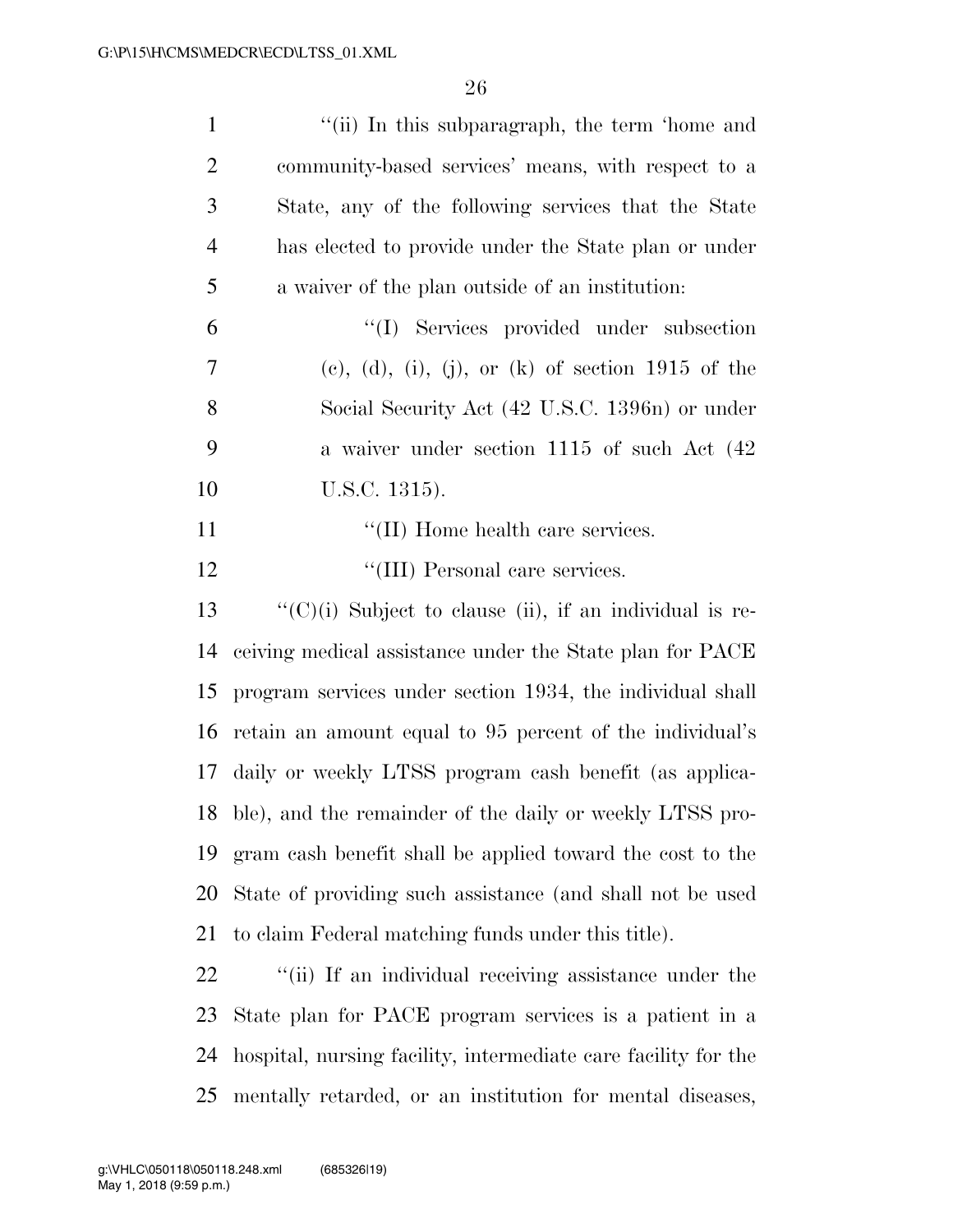the individual shall be treated in the same manner as an individual described as in subparagraph (A).

- ''(4) The Secretary shall by regulation specify the manner in which a State shall administer paragraph (3) in the case of individuals who are entitled to benefits under part E of title XVIII and who are receiving institu- tional care or home and community-based services through a Medicaid managed care organization described in section 9 1903(m)(1)(A).".
- 10 (2) CONFORMING AMENDMENTS.—
- 11 (A) Section  $1902(e)(14)$  of the Social Se-12 curity Act  $(42 \text{ U.S.C. } 1396a(e)(14))$  is amend- ed by adding at the end the following new sub-paragraph:
- 15 "(L) TREATMENT OF LTSS BENEFIT.— Any amount received by an individual under part E of title XVIII shall be disregarded for purposes of determining the income eligibility of such individual for medical assistance under the State plan or any waiver of such plan.''.

21 (B) Section  $1902(r)(1)(A)$  of the Social 22 Security Act  $(42 \text{ U.S.C. } 1396a(r)(1)(A))$  is amended by inserting ''and there shall be dis-regarded any amount received by the individual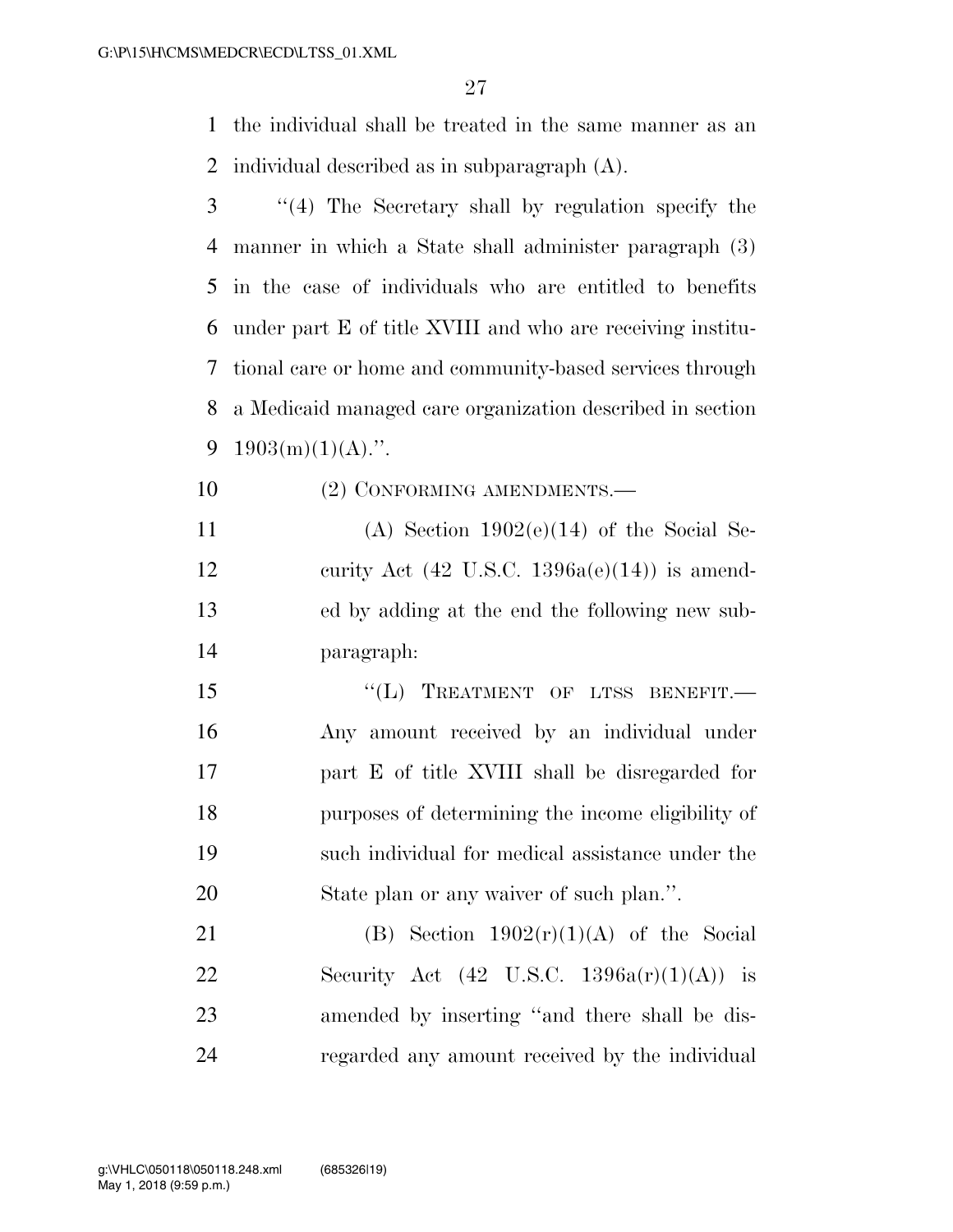| $\mathbf{1}$   | (or spouse of the individual) under part $E$ of          |
|----------------|----------------------------------------------------------|
| $\overline{2}$ | title XVIII" after "Germany".                            |
| 3              | (C) Section $1924(d)(1)$ of the Social Secu-             |
| $\overline{4}$ | rity Act is amended by inserting (42 U.S.C.              |
| 5              | $1396r-5(d)(1)$ after subparagraph (D), the fol-         |
| 6              | lowing new subparagraph:                                 |
| 7              | $\lq\lq(E)$ Amounts received by the institu-             |
| 8              | tionalized spouse under part E of title XVIII.".         |
| 9              | (D) Section 1934(i) of the Social Security               |
| 10             | Act $(42 \text{ U.S.C. } 1396u-4(i))$ is amended by add- |
| 11             | ing at the end the following new sentence:               |
| 12             | "Amounts received by the individual (or spouse           |
| 13             | of the individual) under part E of title XVIII           |
| 14             | of the Social Security Act shall be disregarded          |
| 15             | for purposes of such post-eligibility treatment.".       |
| 16             | (c) MEDICARE CONFORMING AMENDMENTS.—                     |
| 17             | (1) CONFORMING AMENDMENTS TO SMI TRUST                   |
| 18             | FUND.—Section 1841 of the Social Security Act (42        |
| 19             | U.S.C. $1395t$ is amended—                               |
| <b>20</b>      | $(A)$ in subsection $(a)$ —                              |
| 21             | (i) by striking "or the Transitional"                    |
| 22             | and inserting ", the Transitional"; and                  |
| 23             | (ii) by inserting before the period at                   |
| 24             | the end the following: ", or the LTSS Ac-                |
| 25             | count established by section $1860E-4$ ";                |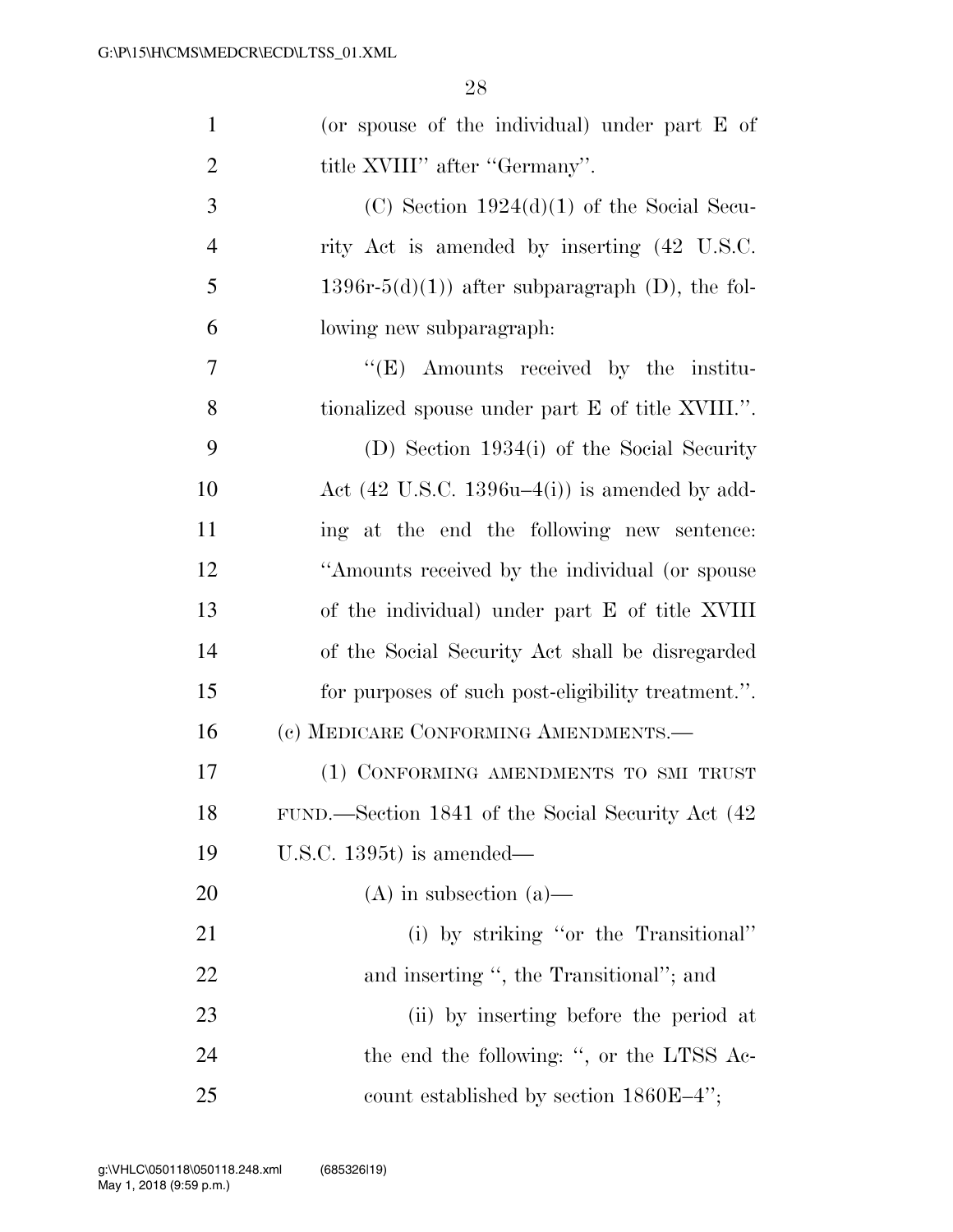(B) in subsection (g), by adding at the end the following: ''The payments provided for under part E shall be made from the LTSS Ac- count in the Trust Fund.''; and (C) in subsection (i), in the first sentence, by inserting before the period at the end the following: ''and pursuant to section 1860E–2 (in which case payments shall be made in ap- propriate part from the LTSS Account in the Trust Fund)''.  $\left[ \begin{array}{ccc} (2) & \text{ADDITIONAL} & \text{CONFORMING} & \text{AMEND} \end{array} \right]$ 12 MENTS.— (d) INCLUSION OF LTSS PROGRAM INFORMATION IN THE NATIONAL CLEARINGHOUSE FOR LONG-TERM CARE INFORMATION; EXTENSION OF FUNDING.—Section 6021(d) of the Deficit Reduction Act of 2005 (42 U.S.C. 1396p note) is amended— 18 (1) in paragraph  $(2)(A)$ — (A) in clause (ii), by striking ''and'' at the end; (B) in clause (iii), by striking the period at 22 the end and inserting "; and"; and (C) by adding at the end the following: 24 ''(iv) include information regarding the LTSS program established under part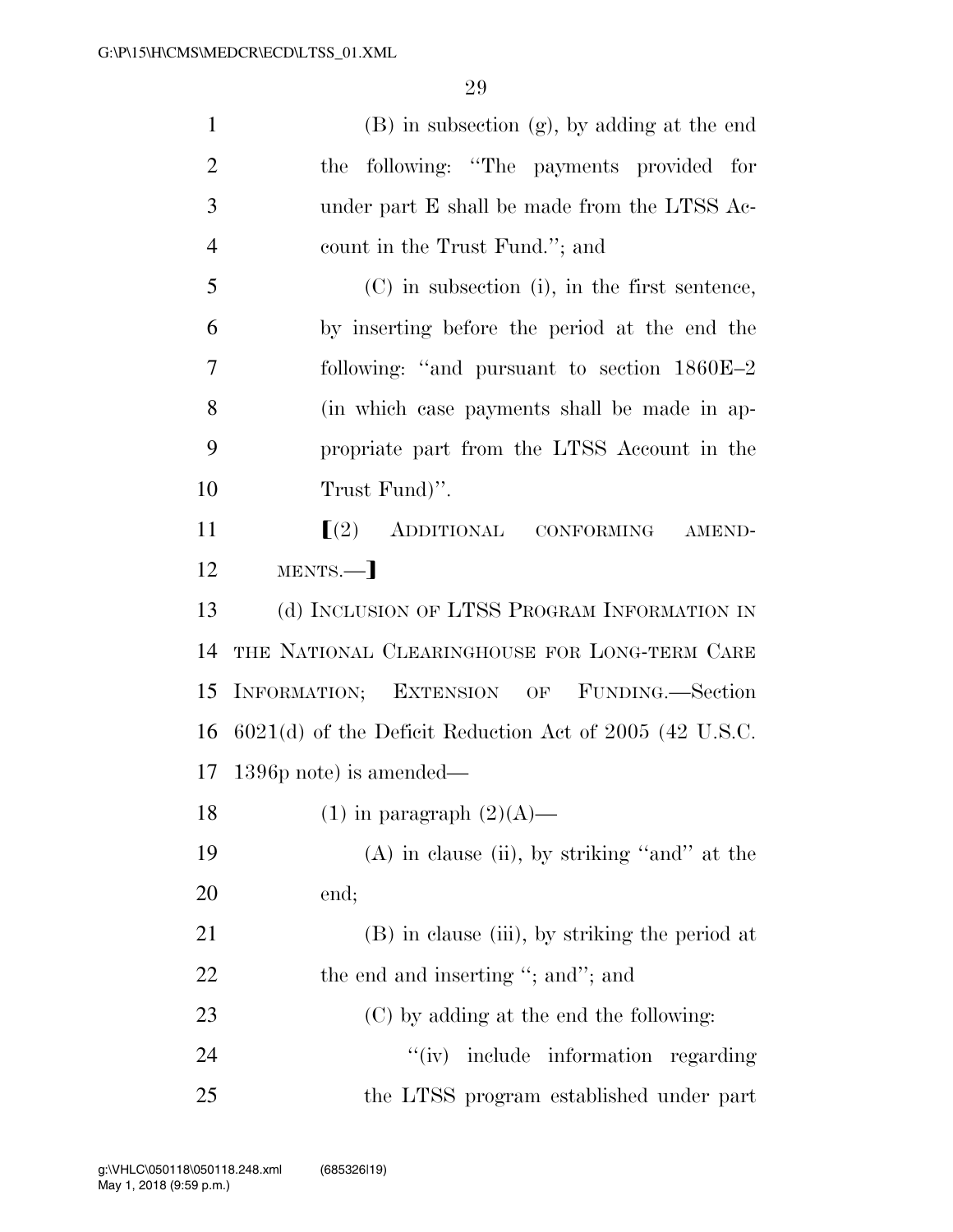| $\mathbf{1}$   | E of title XVIII of the Social Security Act                 |
|----------------|-------------------------------------------------------------|
| $\overline{2}$ | and information regarding how benefits                      |
| 3              | provided under such part differ from dis-                   |
| $\overline{4}$ | ability insurance benefits."; and                           |
| 5              | $(2)$ in paragraph $(3)$ , by striking "2010" and           |
| 6              | inserting "2022".                                           |
| 7              | (e) RULE OF CONSTRUCTION.—Nothing in part E of              |
| 8              | title XVIII of the Social Security Act or the amendments    |
| 9              | made by this Act are intended to replace or displace public |
| 10             | or private disability insurance benefits, including such    |
| 11             | benefits that are for income replacement.                   |
| 12             | [SEC. 3. FINANCING.                                         |
|                |                                                             |
| 13             | [to be provided]]                                           |
| 14             | SEC. 4. OUTREACH, EDUCATION, AND ENROLLMENT AC-             |
| 15             | TIVITIES ADDITIONAL FUNDING.                                |
| 16             | Section 119 of the Medicare Improvements for Pa-            |
| 17             | tients and Providers Act of 2008 (42 U.S.C. 1395b-3)        |
| 18             | note) is amended—                                           |
| 19             | $(1)$ in subsection $(a)(1)(B)$ —                           |
| 20             | $(A)$ in clause (vii), by striking "and";                   |
| 21             | (B) in clause (viii), by striking "and";                    |
| 22             | $(C)$ in clause (ix), by striking the period at             |
| 23             | the end and inserting "; and"; and                          |
| 24             | (D) by inserting after clause (ix) the fol-                 |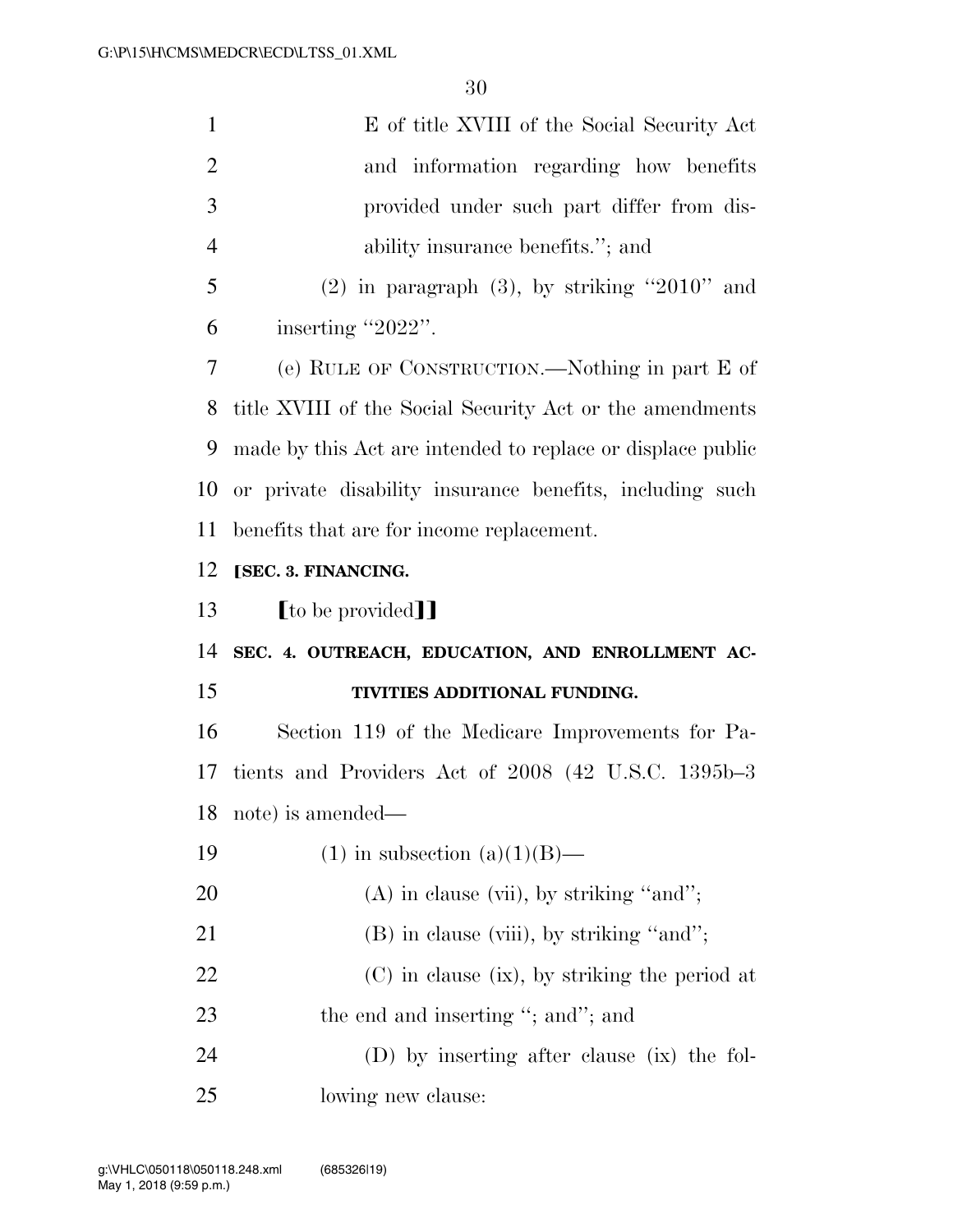| $\mathbf{1}$   | "(x) for each of fiscal years $2020$                    |
|----------------|---------------------------------------------------------|
| $\overline{2}$ | through 2024, of $$15,000,000."$ ;                      |
| 3              | $(2)$ in subsection $(b)(1)(B)$ —                       |
| $\overline{4}$ | $(A)$ in clause (vii), by striking "and";               |
| 5              | (B) in clause (viii), by striking "and";                |
| 6              | (C) in clause (ix), by striking the period at           |
| 7              | the end and inserting "; and"; and                      |
| 8              | (D) by inserting after clause (ix) following            |
| 9              | new clause:                                             |
| 10             | "(x) for each of fiscal years $2020$                    |
| 11             | through 2024, of $$15,000,000."$ ; and                  |
| 12             | $(3)$ in subsection $(c)(1)(B)$ —                       |
| 13             | $(A)$ in clause (vii), by striking "and";               |
| 14             | (B) in clause (viii), by striking "and";                |
| 15             | $(C)$ in clause (ix), by striking the period at         |
| 16             | the end and inserting "; and"; and                      |
| 17             | (D) by inserting after clause (ix) the fol-             |
| 18             | lowing new clause:                                      |
| 19             | "(x) for each of fiscal years $2020$                    |
| 20             | through 2024, of $$15,000,000."$ .                      |
| 21             | SEC. 5. REAUTHORIZATION OF LIFESPAN RESPITE CARE        |
| 22             | PROGRAM.                                                |
| 23             | (a) DATA COLLECTION AND REPORTING.—Section              |
| 24             | 2904 of the Public Health Service Act (42 U.S.C. 290ii- |
| 25             | 3) is amended to read as follows:                       |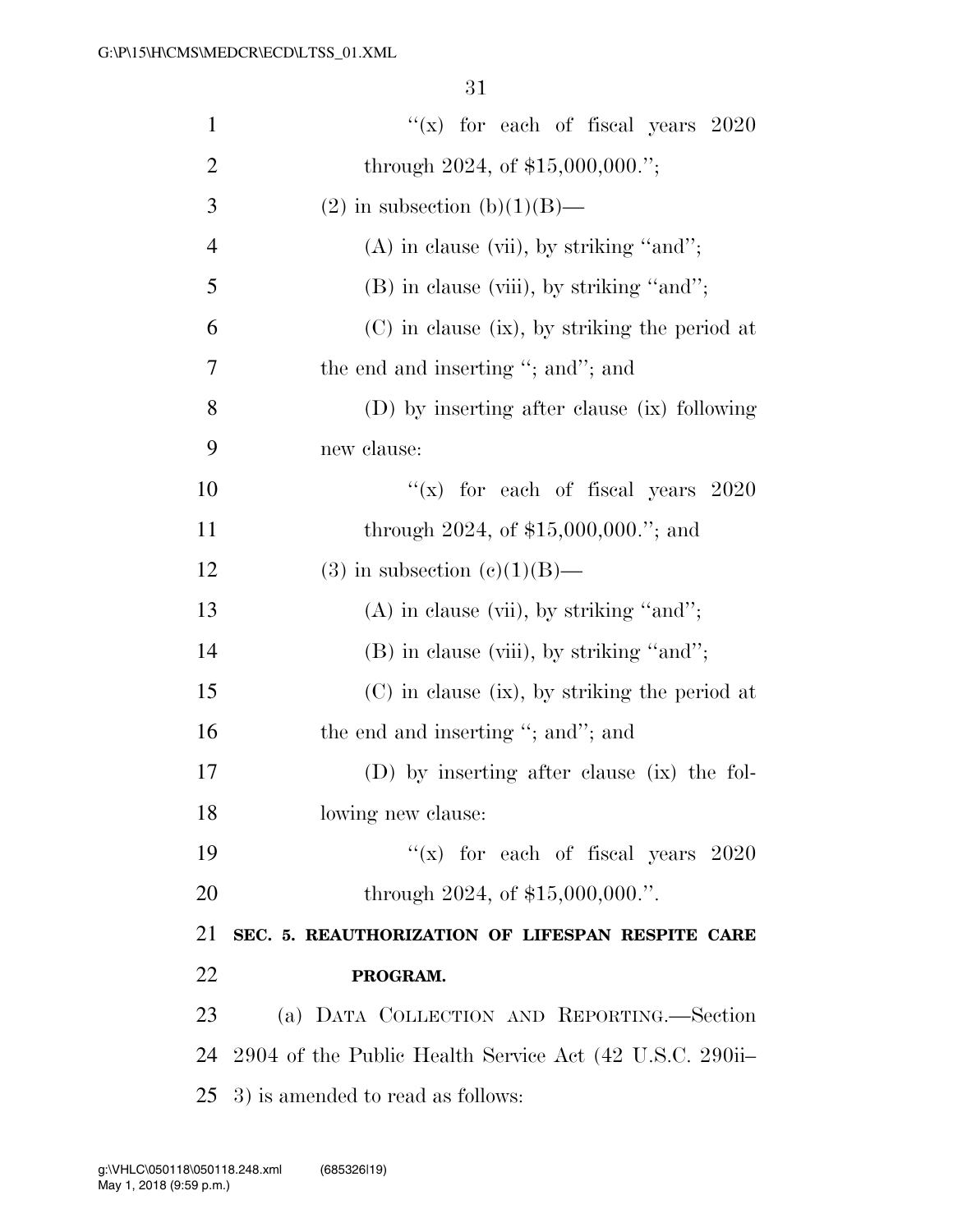#### **''SEC. 2904. DATA COLLECTION AND REPORTING.**

 ''Each eligible State agency awarded a grant or coop- erative agreement under section 2902 shall collect, main- tain, and report such data and records at such times, in such form, and in such manner as the Secretary may re-quire to enable the Secretary—

7  $\frac{1}{1}$  to monitor State administration of pro- grams and activities funded pursuant to such grant or cooperative agreement; and

10  $\frac{1}{2}$  to evaluate, and to compare effectiveness on a State-by-State basis, of programs and activities funded pursuant to section 2902.''.

 (b) FUNDING.—Section 2905 of the Public Health Service Act (42 U.S.C. 300ii–4) is amended by striking ''to carry out this title'' and all that follows and inserting ''to carry out this title \$15,000,000 for each of fiscal years 2019 through 2023.''.

#### **SEC. 6. MISCELLANEOUS PROVISIONS.**

**IOURE 19** (a) LTSS PROGRAM TREATED IN SAME MANNER 20 AS LONG-TERM CARE INSURANCE.—

 $\left[ (1) \right]$  IN GENERAL.— $\left[$  review policy here. Cur- rent subsection (f) is aimed at providing for favor- able tax treatment for State plans providing for 24 State employees and dependents Subsection (f) of section 7702B of the Internal Revenue Code of 1986 26 is amended—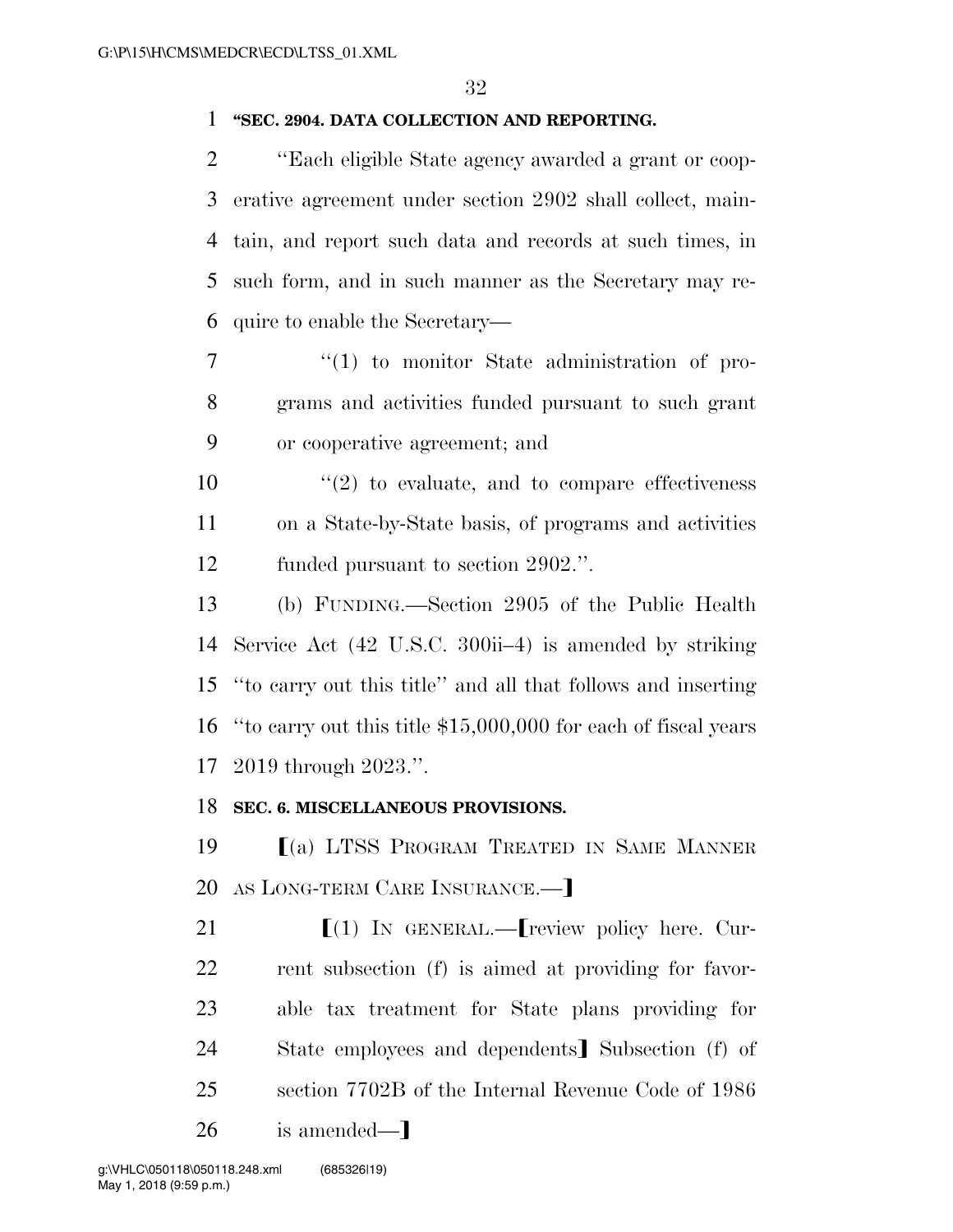| $\mathbf{1}$   | $[(A)$ in paragraph $(1)(A)$ , by striking         |
|----------------|----------------------------------------------------|
| $\overline{2}$ | "State long-term care plan" and inserting "gov-    |
| 3              | ernment long-term care plan";                      |
| $\overline{4}$ | $[(B)$ by redesignating paragraph $(2)$ as         |
| 5              | paragraph $(3)$ ; and                              |
| 6              | $\Gamma$ (C) by inserting after paragraph (2) the  |
| $\overline{7}$ | following new paragraph:                           |
| 8              | $[$ "(2) GOVERNMENT LONG-TERM CARE PLAN.—          |
| 9              | For purposes of this subsection, the term 'govern- |
| 10             | ment long-term care plan' means---]                |
| 11             | $\llbracket$ (A) the LTSS program established      |
| 12             | under part E of title XVIII of the Social Secu-    |
| 13             | rity Act, and]                                     |
| 14             | $[$ "(B) any State long-term care plan.".]         |
| 15             | $(2)$ CONFORMING AMENDMENTS.—                      |
| 16             | $(A)$ Paragraph (3) of section 7702B(f) of         |
| 17             | such Code, as redesignated by subsection (a), is   |
| 18             | amended by striking "paragraph (1)" and in-        |
| 19             | serting "this subsection".                         |
| <b>20</b>      | $\lfloor$ (B) Subsection (f) of section 7702(B) of |
| 21             | such Code is amended by striking "STATE-           |
| 22             | MAINTAINED" in the heading thereof and in-         |
| 23             | serting "GOVERNMENT".]                             |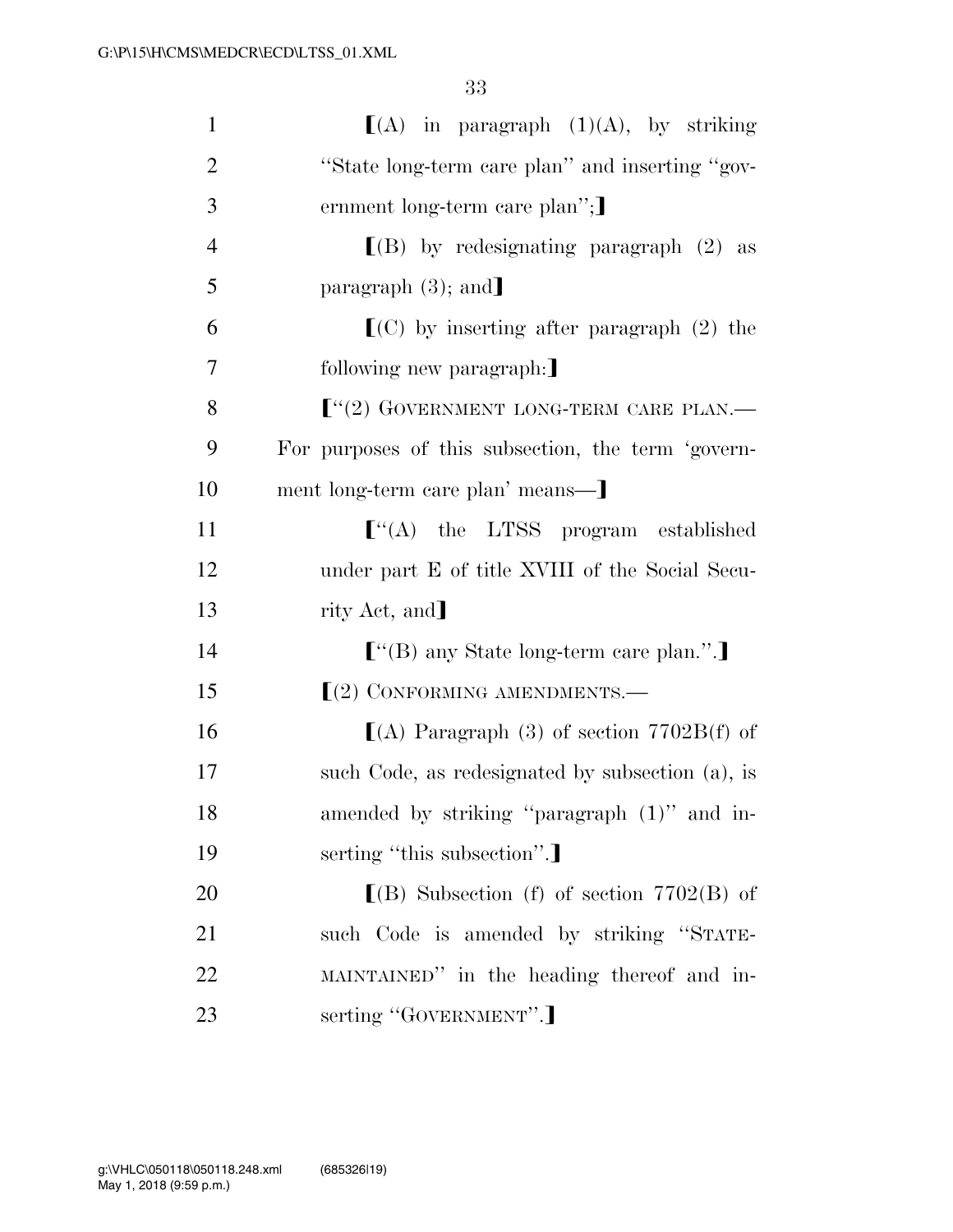| $\mathbf{1}$   | $\lceil (3) \rceil$<br>EFFECTIVE DATE.—The amendments                           |
|----------------|---------------------------------------------------------------------------------|
| $\overline{2}$ | made by this subsection shall apply to taxable years                            |
| 3              | ending after December 31, 2018.                                                 |
| $\overline{4}$ | (b) EXCLUSION FROM GROSS INCOME OF CASH BEN-                                    |
| 5              | EFIT FOR QUALIFIED INDIVIDUALS SUBJECT TO WAITING                               |
| 6              | PERIOD OR ALTERNATIVE BENEFIT DEDUCTIBLE.                                       |
| 7              | $(1)$ IN GENERAL.—Part III of subchapter B of                                   |
| 8              | chapter 1 of the Internal Revenue Code of 1986 is                               |
| 9              | amended by inserting after section 139F the fol-                                |
| 10             | lowing new section:                                                             |
| 11             | "SEC. 139G. CASH BENEFIT FOR QUALIFIED INDIVIDUALS                              |
| 12             | <b>SUBJECT TO WAITING PERIOD.</b>                                               |
| 13             | "Gross income shall not include amounts paid under                              |
| 14             | section $1860E-2(a)$ of the Social Security Act.".                              |
| 15             | (2) CLERICAL AMENDMENT.—The table of sec-                                       |
| 16             | tions for part III of subchapter B of chapter 1 of                              |
| 17             | such Code is amended by inserting after the item re-                            |
| 18             | lating to section 139F the following new item:                                  |
|                | "Sec. 139G. Cash benefit for qualified individuals subject to waiting period.". |
| 19             | (3) EFFECTIVE DATE.—The amendments made                                         |
| 20             | by this subsection shall apply to taxable years begin-                          |
| 21             | ning after the date of the enactment of this Act.                               |
| 22             | (c) ADVOCACY SERVICES FOR INDIVIDUALS WITH                                      |
| 23             | DEVELOPMENTAL DISABILITIES.—Section $143(a)(2)$<br>-of                          |
| 24             | the Developmental Disabilities Assistance and Bill<br>- of                      |
| 25             | Rights Act of 2000 (42 U.S.C. 15043(a)(2)) is amended—                          |